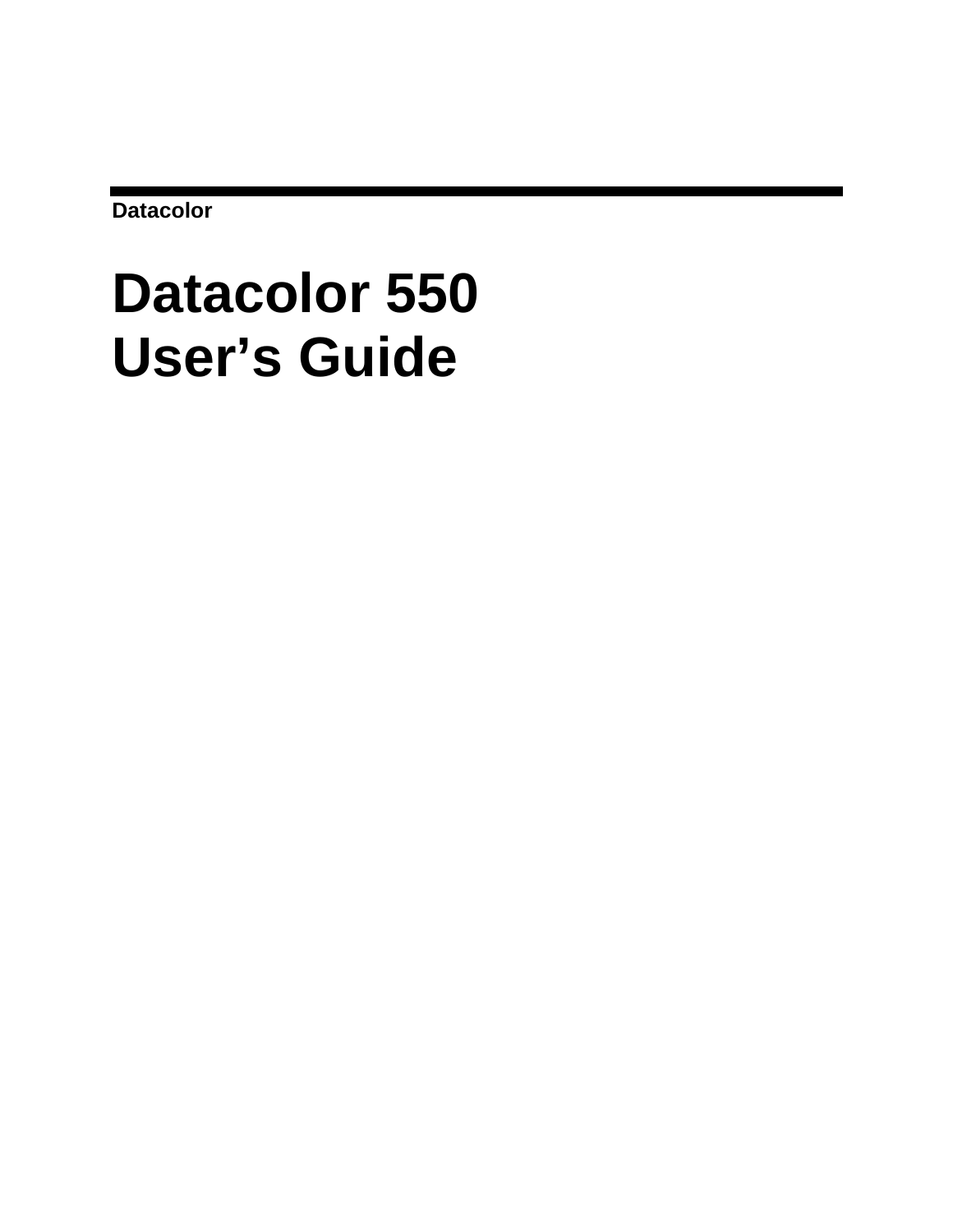## datacolor l

#### **Datacolor 550 User's Guide** (Part No. 4230-0391M, April 2005)

All efforts have been made to ensure the accuracy of the information presented in this format. However, should any errors be detected, Datacolor appreciates your efforts to notify us of these oversights.

Changes are periodically made to this information and are incorporated into forthcoming versions. Datacolor reserves the right to make improvements and/or changes in the product(s) and/or program(s) described in this material at any time.

Copyright © 1996-2004 Datacolor. ALL RIGHTS RESERVED. This material may not be reproduced or duplicated, in whole or in part, with the express written permission of Datacolor.

Microsoft®, MS-DOS®, and Microsoft Windows® are registered trademarks of Microsoft Corporation. All other registered trademarks are the property of their respective owners.

To obtain information on local agents, contact either of the offices listed below, or visit our website at [www.datacolor.com.](http://www.datacolor.com/)

| <b>United States</b> |                             | <b>Switzerland</b> |                            |
|----------------------|-----------------------------|--------------------|----------------------------|
| Lawrenceville, NJ    |                             | Dietlikon          |                            |
|                      | Telephone: 1 (609) 924 2189 |                    | Telephone: (41) 1 835 3711 |
| Fax:                 | 1 (609) 895 7472  Fax:      |                    | $(41)$ 1 835 3820          |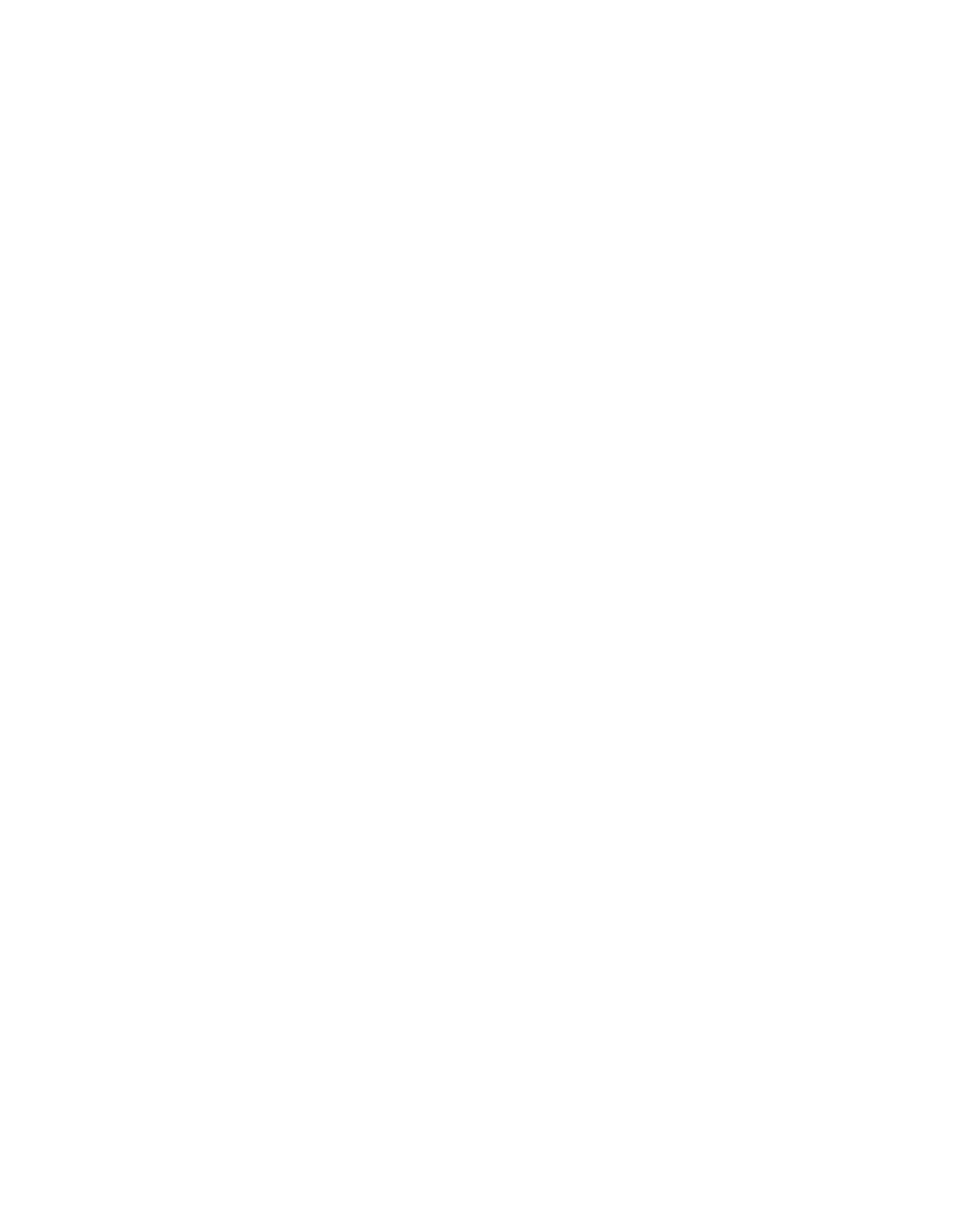## **Contents**

| Changing the Instrument Port Setting in Datacolor Programs 11 |  |
|---------------------------------------------------------------|--|
|                                                               |  |
|                                                               |  |
|                                                               |  |
|                                                               |  |
|                                                               |  |
|                                                               |  |
|                                                               |  |
|                                                               |  |
|                                                               |  |
|                                                               |  |
|                                                               |  |
|                                                               |  |
|                                                               |  |
|                                                               |  |
|                                                               |  |
|                                                               |  |
|                                                               |  |
|                                                               |  |
|                                                               |  |
|                                                               |  |
|                                                               |  |
|                                                               |  |
|                                                               |  |
|                                                               |  |
|                                                               |  |
|                                                               |  |
|                                                               |  |
|                                                               |  |
|                                                               |  |
|                                                               |  |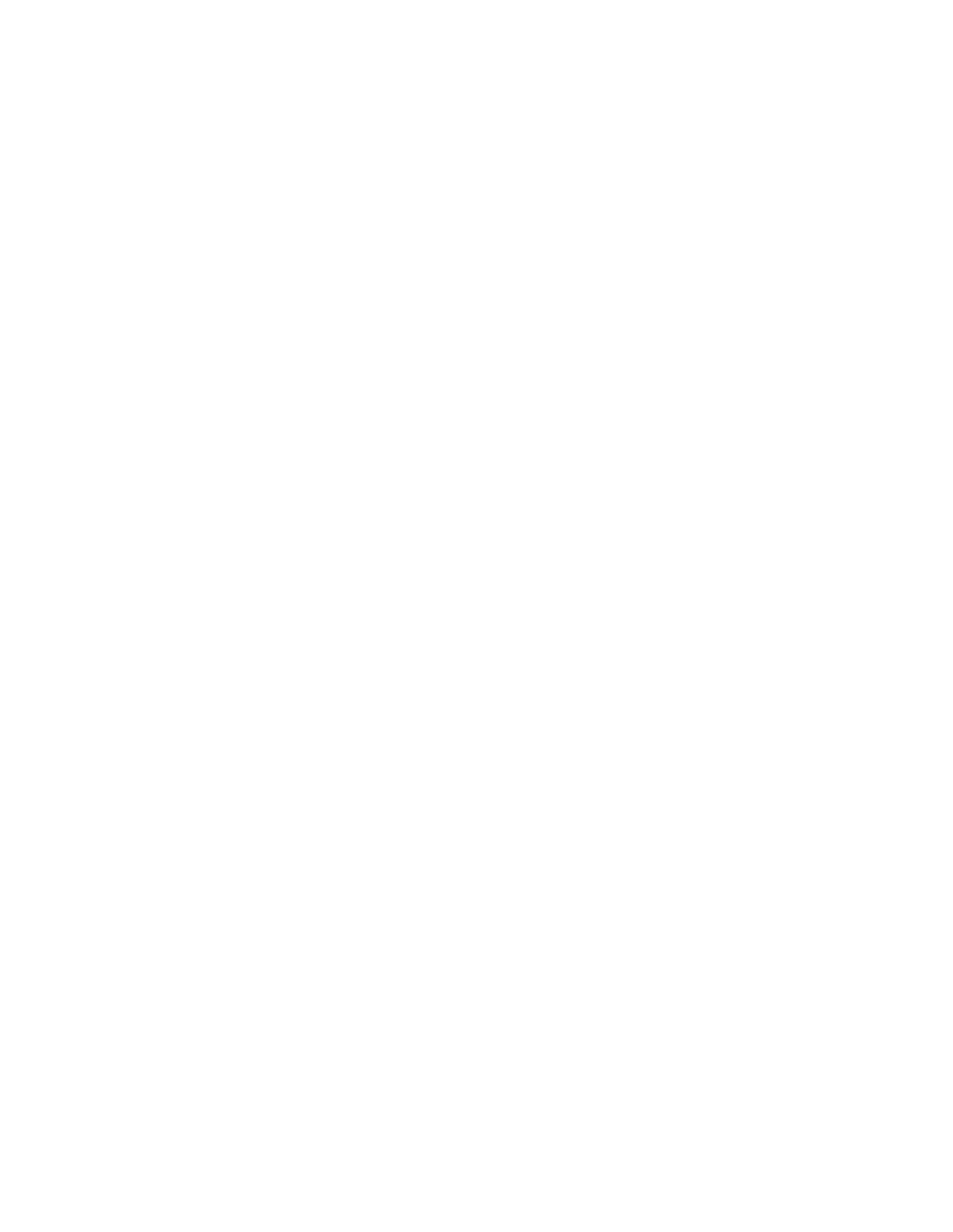## <span id="page-5-0"></span>**Datacolor 550**

#### <span id="page-5-1"></span>**About the Datacolor 550**

The Datacolor 550 is a member of the latest generation of bench top color measuring instruments manufactured by Datacolor, incorporating state-of-the-art CMOS integrated circuit technology in the instrument design. It is intended for use as a device for measuring, specifying and evaluating color in both laboratory and production settings.



Below is a summary of the standard and optional features included with the Datacolor 550.

**Standard** features include the following:

- Multiple aperture sizes to accommodate samples of different sizes
- Automated, adjustable ultra-violet filters for measuring fluorescent samples
- Transmittance Measurement
- Pulsed xenon light source
- Automated specular port
- Automated zoom lens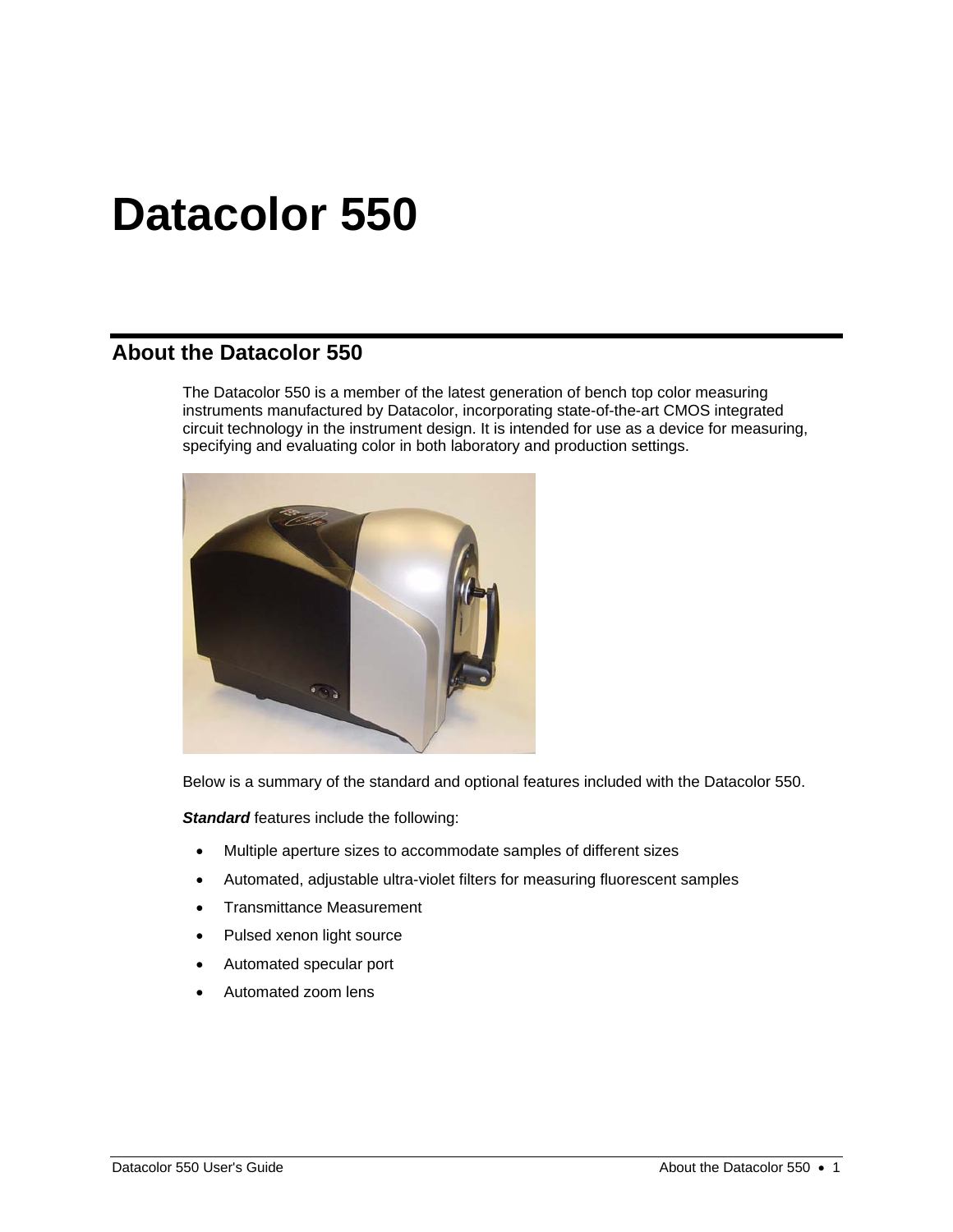#### <span id="page-6-0"></span>**Electrical and Environmental Requirements**

| Power                                           | 85 to 264 VAC, 47 to 63 Hz, 80 VA peak, 35 VA<br>typical  |  |
|-------------------------------------------------|-----------------------------------------------------------|--|
| <b>Absolute Operating</b><br><b>Environment</b> | $5^{\circ}$ to 40 $^{\circ}$ C, 5-85% RH, non-condensing  |  |
| <b>Interfaces</b>                               | Serial: RS232<br>9600/115200 baud (shipped at 19200 baud) |  |
|                                                 | <b>USB: 1.1</b>                                           |  |

#### <span id="page-6-1"></span>**Adjustable UV Filter Option**

This option offers the ability to control the amount of UV light emitted from the light source. This is used for applications that need to identify the presence of optical brightening agents, or other types of fluorescent materials in the samples being evaluated.

The configuration of the adjustable UV filter option is handled through the software. *See the Datacolor Tools User Guide for detailed instructions to configure the option and calibrate the instrument.* 

#### <span id="page-6-2"></span>**Transmission Option**

The 550 can measure the "regular" transmittance of transparent solid and liquid samples.

#### **Safety Warnings**

If the equipment is used in a manner not specified by the manufacturer, the protection provided by the equipment may be impaired.

Caution: There are no user-serviceable parts for this equipment.

#### *Light Source*

Do not stare directly into the open port located in the front door panel when the measurement is in progress. **Staring directly into the light source can result in eye discomfort similar to that of staring at a camera flash.** 

#### *Power*

#### **CAUTION**

Disconnect power before servicing.

**B** NOTE The power cord supplied with the unit *must* be used.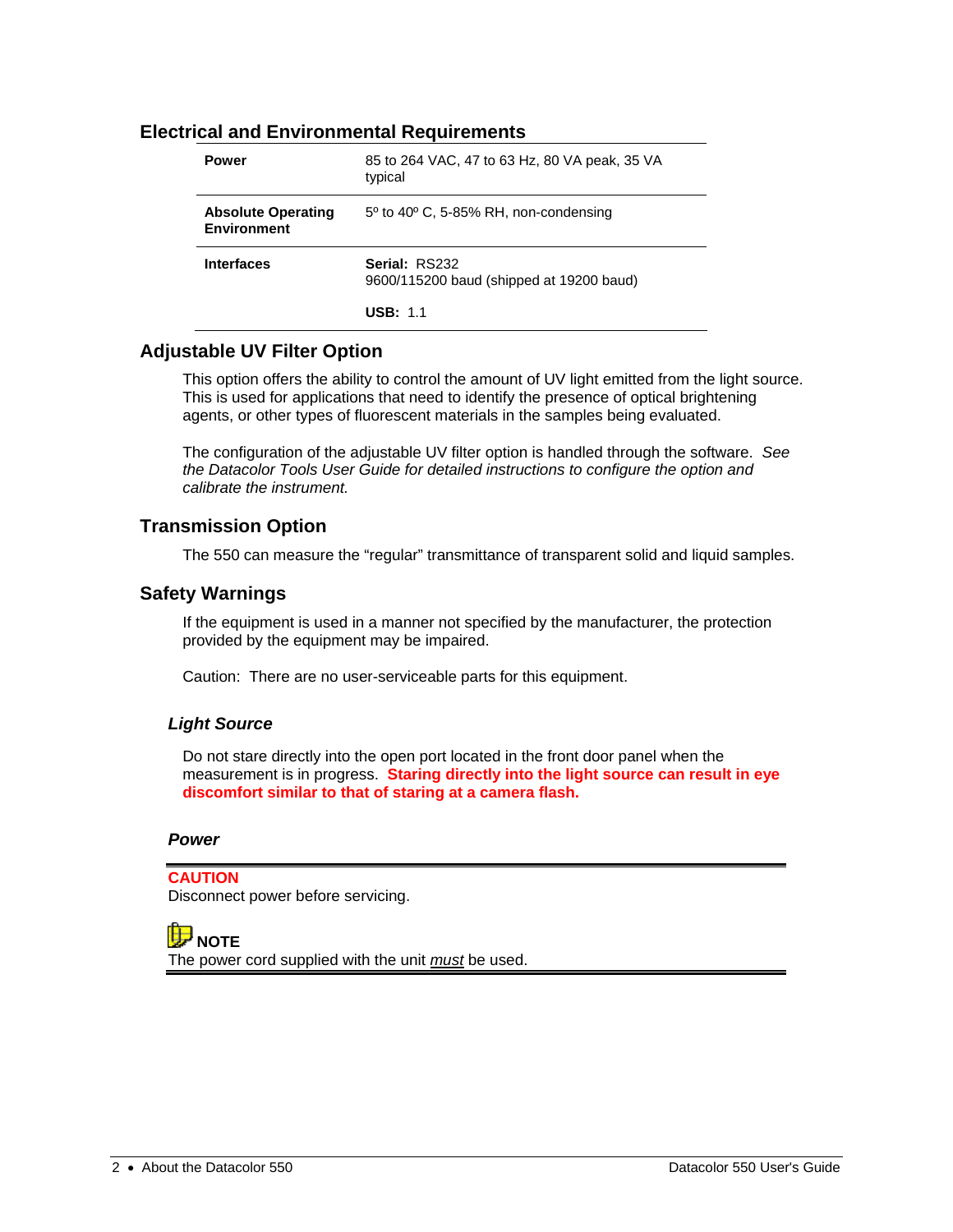#### **Feature Summary**

The Datacolor 550 employs state-of-the-art features including the spectrometer, integrating sphere, light source, and optics. Below is a summary of those features:

| <b>FEATURE</b>                       | <b>DESCRIPTION</b>                                                                                                                          | <b>PURPOSE/BENEFIT</b>                                                                                                                                                                |
|--------------------------------------|---------------------------------------------------------------------------------------------------------------------------------------------|---------------------------------------------------------------------------------------------------------------------------------------------------------------------------------------|
| Integrating<br>sphere                | Barium coating sphere.                                                                                                                      | Industry standard.                                                                                                                                                                    |
| <b>Measurement</b><br>Geometry       | D/8 <sup>o</sup> geometry, Specular<br>Component Included<br>(SCI) or excluded (SCE).                                                       | Provides for more uniform<br>measurement of samples with<br>irregular surfaces.                                                                                                       |
| <b>SP2000 Spectral</b><br>Analyzer   | Proprietary dual-channel<br>holographic grating. 256-<br>photodiode linear arrays<br>used for both the<br>reference and sample<br>channels. | Dual channel design provides<br>continuous monitoring of sample<br>illumination and compensates<br>for changes. 256-photodiode<br>array enhances the precision of<br>the measurement. |
| <b>Light source</b>                  | Pulsed xenon flash lamp                                                                                                                     | Filtered to provide D65<br>illumination including UV<br>component.                                                                                                                    |
| <b>Effective</b><br><b>Bandwidth</b> | 10nm                                                                                                                                        | Reporting interval.                                                                                                                                                                   |

#### <span id="page-7-1"></span><span id="page-7-0"></span>**Accessories**

All models come with the following standard accessories:

- 3 Aperture Plates
- Black Trap
- White Tile
- Green Tile
- Six foot power cable
- Black Card
- Serial cable with connectors on either end
- USB Cable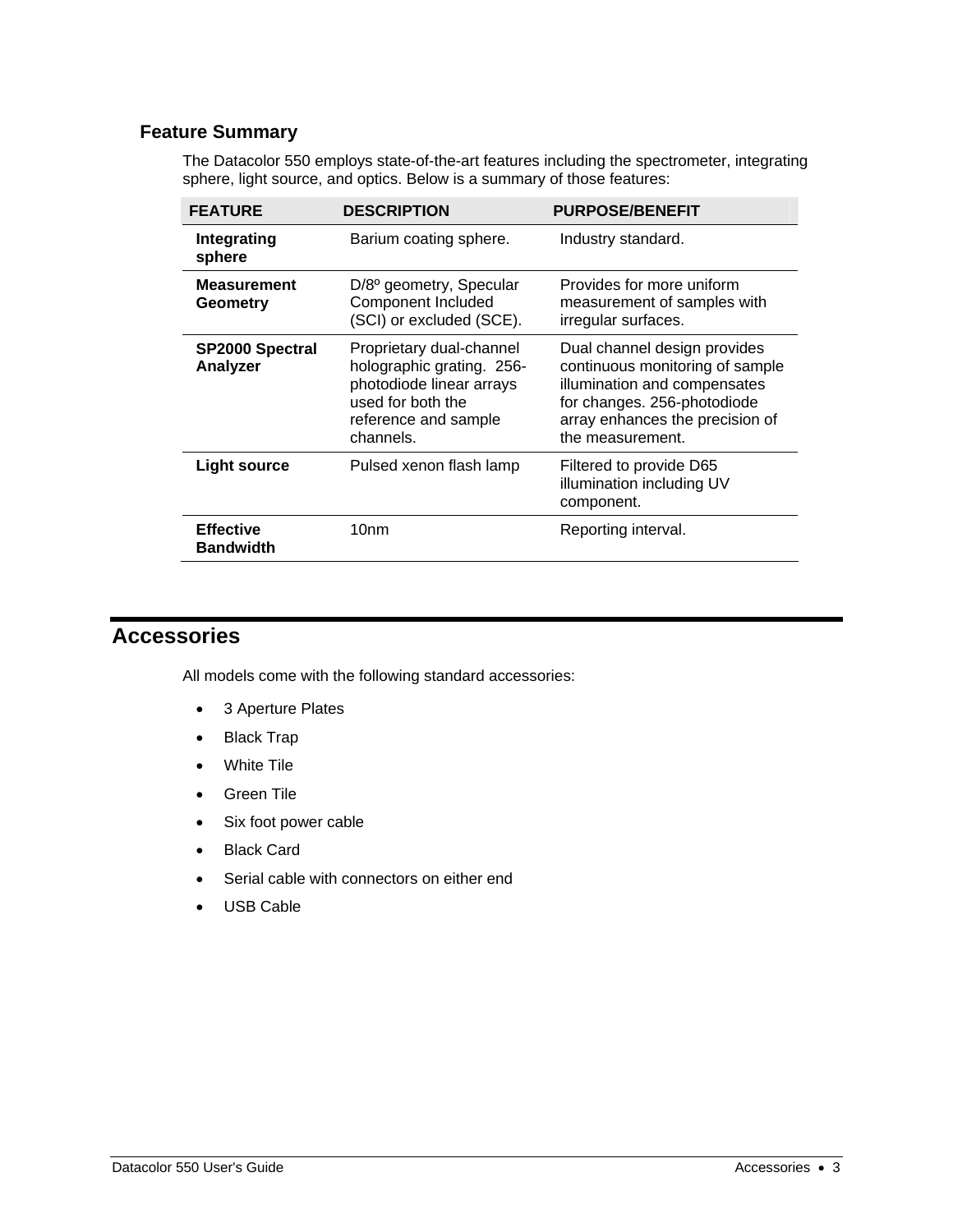#### **Calibration Tiles**

A black trap, white tile and green tile are provided with all Datacolor 550 instruments:



The black trap and white tile are used each time the instrument is calibrated. The green tile is used to perform an optional diagnostic test.

#### <span id="page-8-1"></span>**Aperture Plates**

Three aperture plates are included as standard accessories with the Datacolor 550. The identification is engraved on each plate.



- Large Area View (LAV)
- Small Area View (SAV)
- <span id="page-8-0"></span>• Ultra-Small Area View (USAV)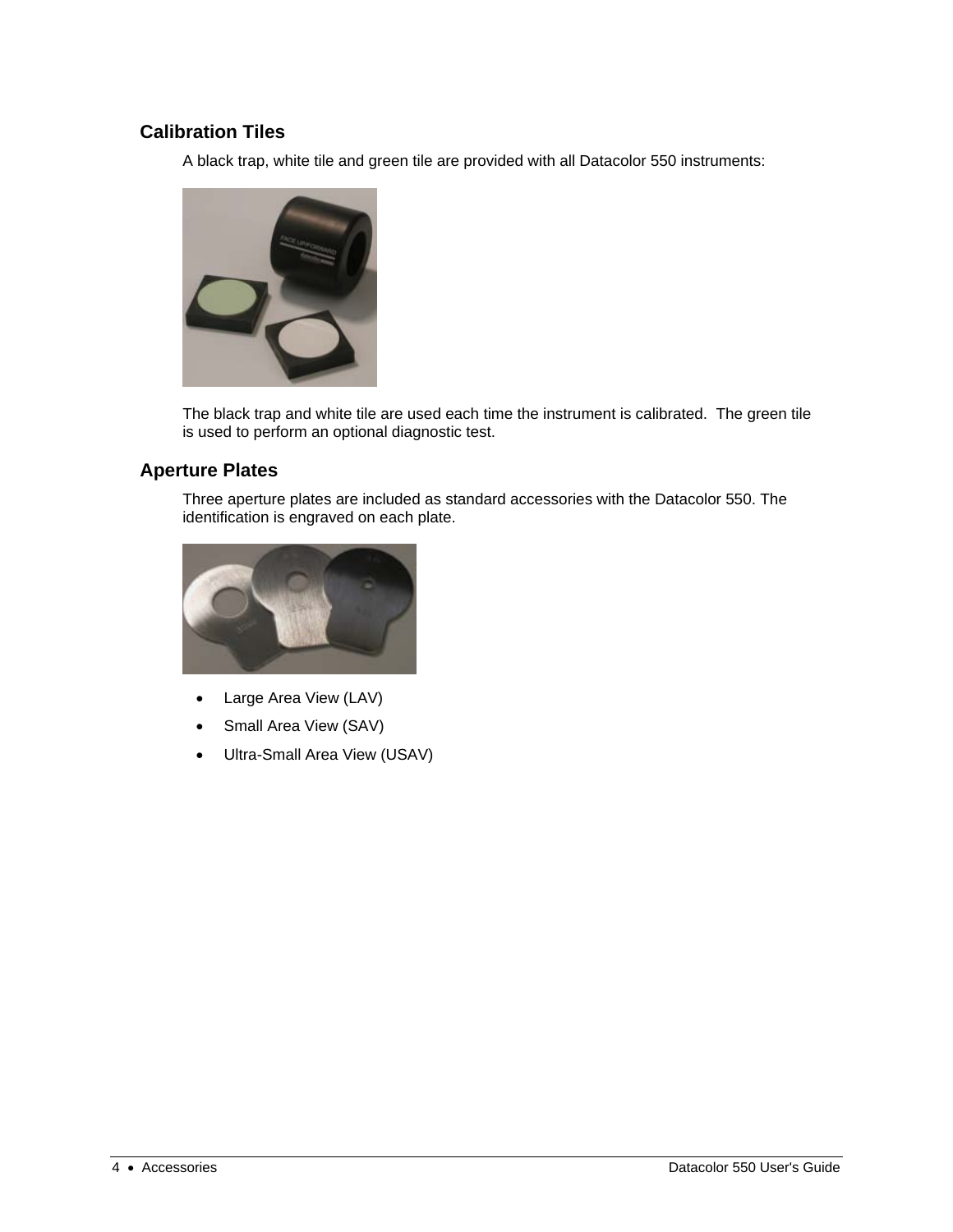#### *Optional Aperture Plates*

• Extra Ultra Small Area View (XUSAV)

Below are aperture plate specifications:

| <b>Aperture</b><br><b>Identification</b> | <b>Sample Area</b><br><b>Measured</b> | <b>Sample Area</b><br><b>Illuminated</b> |
|------------------------------------------|---------------------------------------|------------------------------------------|
| LAV                                      | 26mm                                  | 30 <sub>mm</sub>                         |
| SAV                                      | 5mm                                   | 9 <sub>mm</sub>                          |
| <b>USAV</b>                              | 2.5 <sub>mm</sub>                     | 6.5 <sub>mm</sub>                        |
| XUSAV                                    | 2.5 <sub>mm</sub>                     | 3.0 <sub>mm</sub>                        |

## **D** NOTE

The area illuminated is always 4mm greater than the diameter measured, to reduce translucency errors. The exception to this is the XUSAV plate.

#### **Tips for Aperture Selection**

- Always use the largest possible aperture size.
- The Large Area View (LAV) plate is recommended for averaging samples with irregular surfaces and textured samples.
- Small (SAV) and Ultra-Small Area View (USAV) plates should only be used for measurements of samples that do not completely cover the opening of the larger aperture plates.
- Large Area View (LAV) must be used for transmission measurements.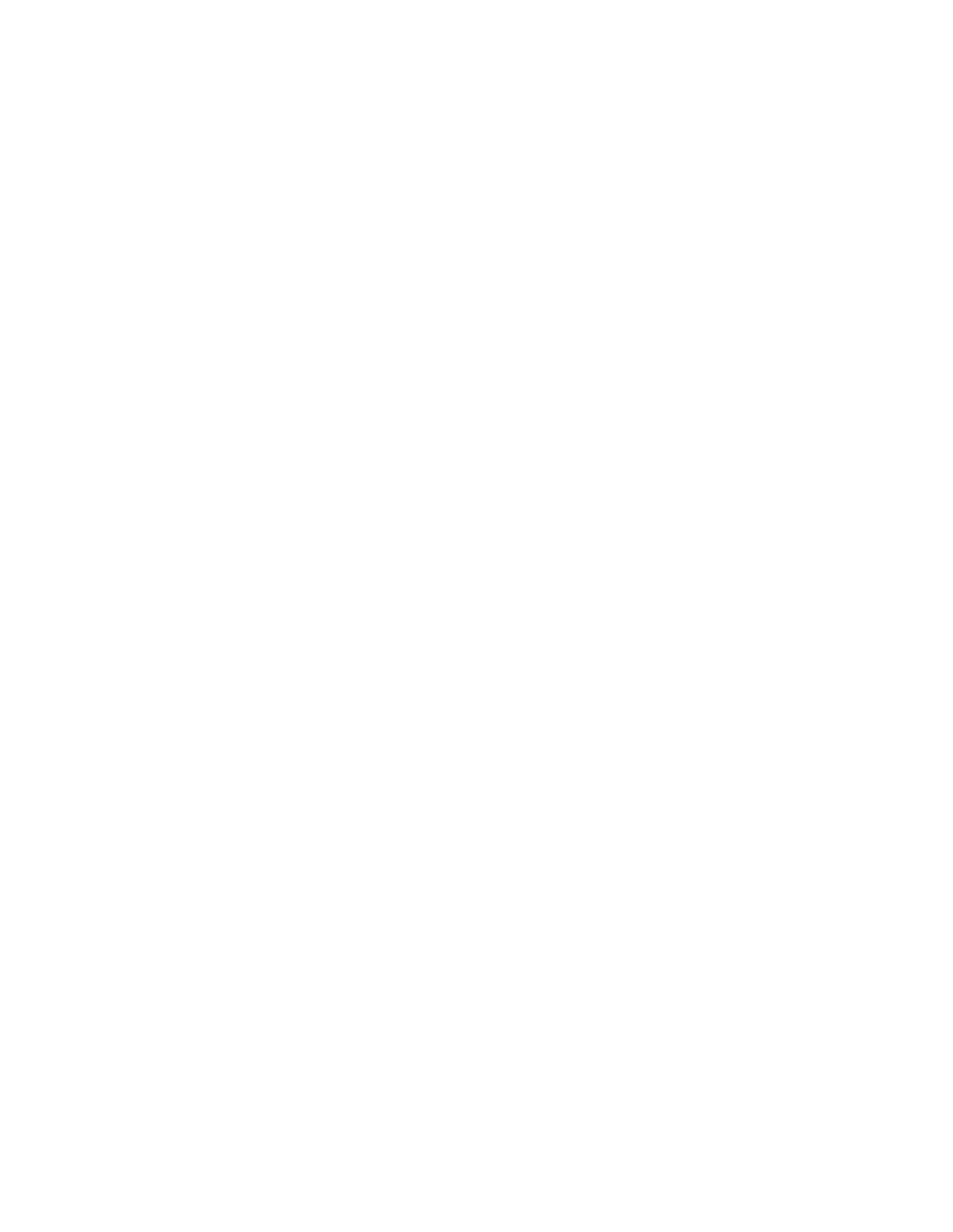## <span id="page-11-0"></span>**Cable Installation**

You must install a power cable, and either a USB cable *or* a serial cable to connect the instrument to a computer.

#### *A* WARNING

Read the "Electrical and Environmental Requirements" section *BEFORE* connecting your Datacolor 550 instrument.

The connections for these cables are found on the back of the instrument.

#### <span id="page-11-1"></span>**Power Cable**

A six-foot power cable is provided with the instrument.



**D** NOTE The power cord supplied with the unit *must* be used.

Power is supplied to the back of the unit via a 3-prong male connector.



Plug the female end of the power cord into the power receptacle on the rear panel of the instrument. Insert the plug into a standard AC outlet.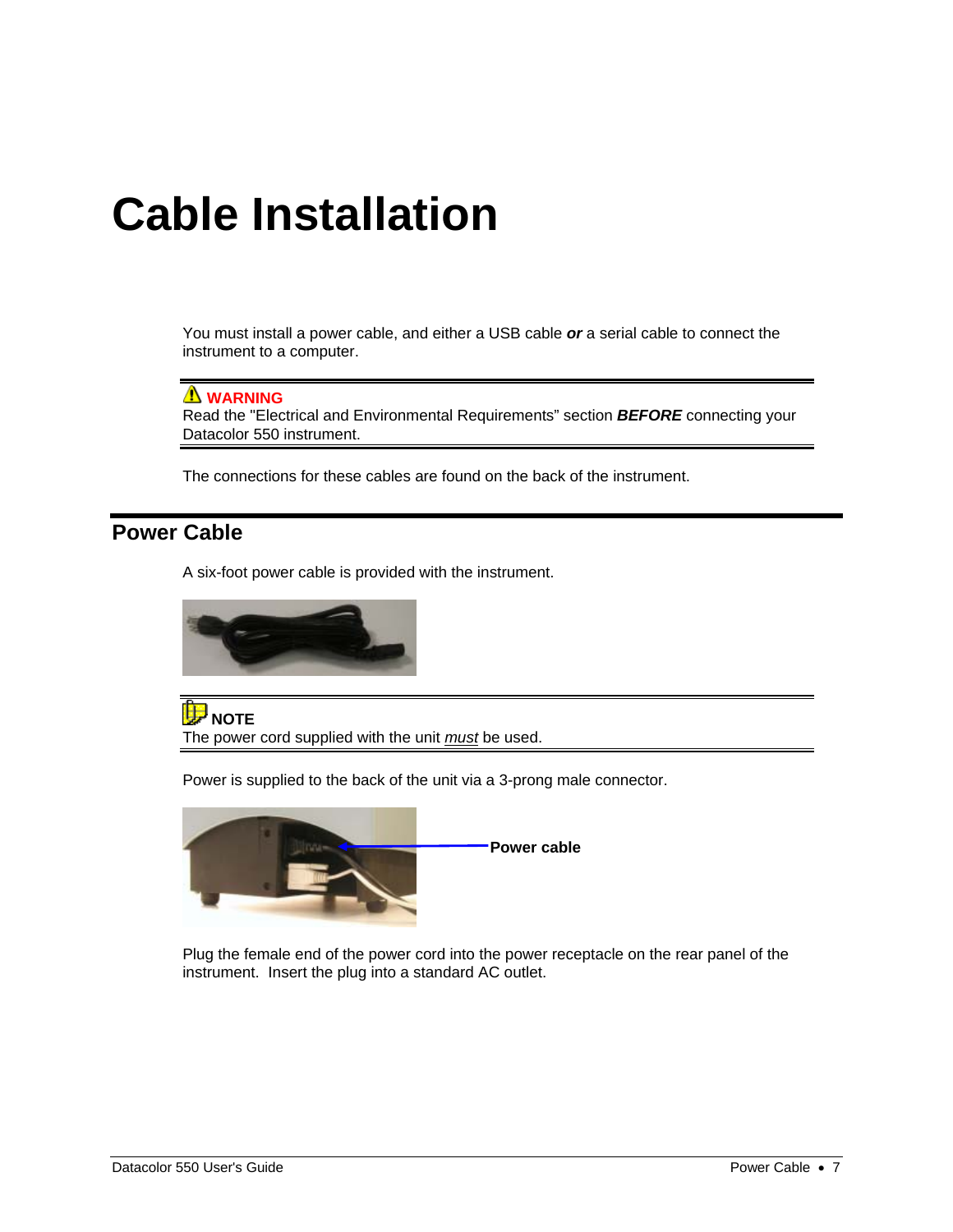### <span id="page-12-0"></span>**Serial Cable Installation**

The serial cable is shown below:



- 1. Connect the 9-pin male connector on the serial cable to the RS-232C female connector on the rear panel of the instrument.
- 2. Connect the female connector on the serial cable to a serial communications port on the back of the computer.



- 3. If there is more than one serial port on the computer, make a note of the port being used. You may need to enter this information into the program.
- 4. Tighten each connection securely to ensure proper signal.

*See the Appendix for a description of the RS-232C connector pin assignments.* 

#### <span id="page-12-1"></span>**USB Cable Installation**

The 550 can be connected to a USB port on a desktop system. *See Appendix, System Requirements for USB Cable Installation before you attempt to connect to a USB port.*

#### **Before You Begin**

- Close all programs currently running on the system.
- You will need the accessories listed below to complete the installation:
	- USB cable (provided by Datacolor)
	- − Datacolor CD ROM disk labeled, "*USB Drivers and Documentation*" (Datacolor part number 2052-0330).
	- Calibration diskette included with the instrument (this is required only when installing new instruments)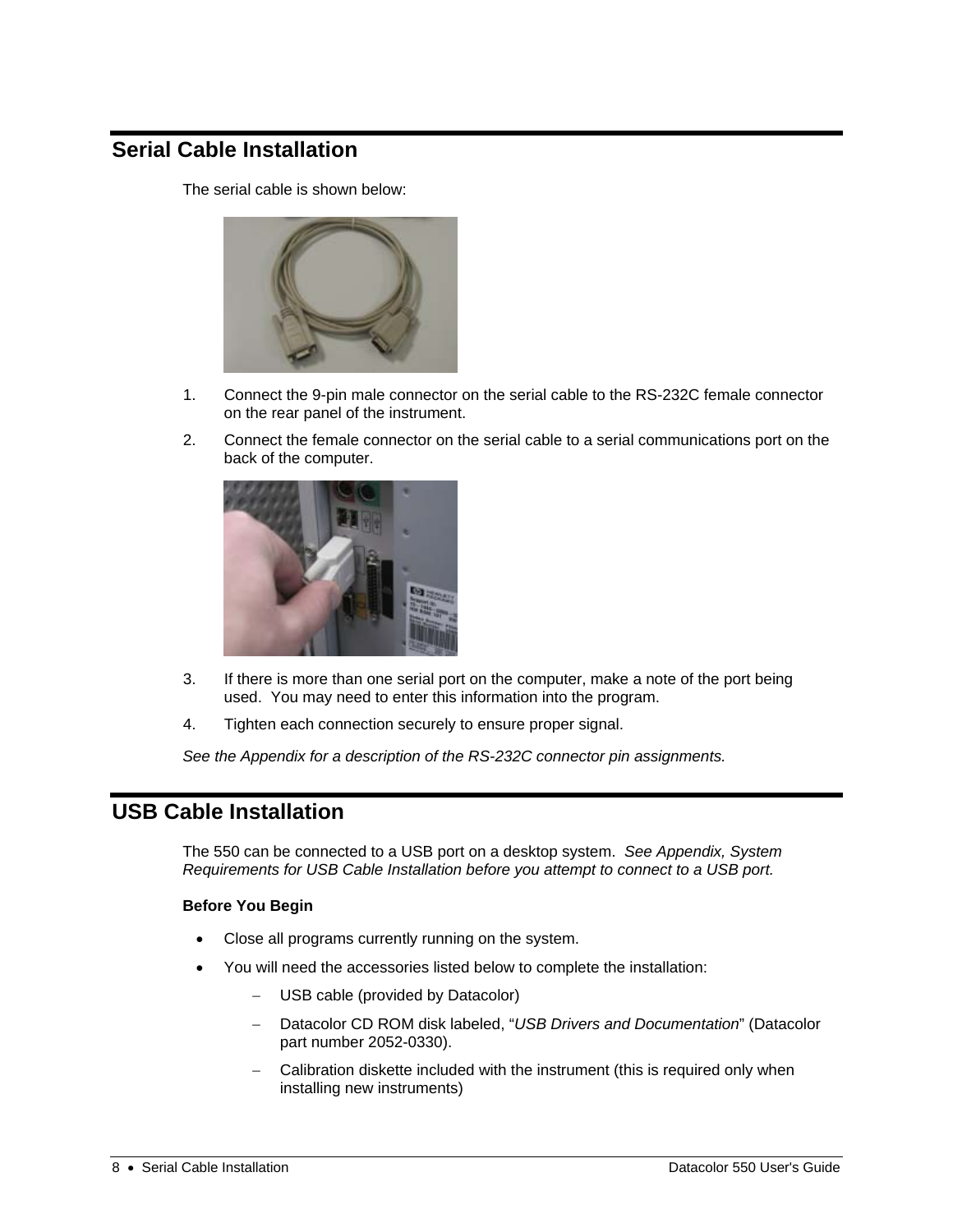Three steps must be completed to enable the USB port for use with the instrument:

- Install the USB Driver.
- Identify the system assignment for the USB port. This is accessed through the *Control Panel* included with the Windows operating system.
- Change the com port assignment in the Datacolor applications software.

#### <span id="page-13-0"></span>**Cable Installation**

The USB cable provided with the system is shown below:



One end of the cable connects to a USB port on the instrument. The other connects to a USB port on the computer.

• Connect the USB cable to the instrument and to the USB port on the back of the computer.

#### <span id="page-13-1"></span>**Driver Installation**

To prepare your computer and the Datacolor programs to communicate with your instrument using a USB port, you must install software files onto the computer. This is done by following a Wizard that will appear on your computer screen when you connect the USB cable to the instrument, and to the USB port on the back of the computer.

- 1. Place the *USB Drivers and Documentation CD* into the CD-Rom drive.
- 2. Connect the USB cable to both the instrument and the computer. The window below will automatically appear:

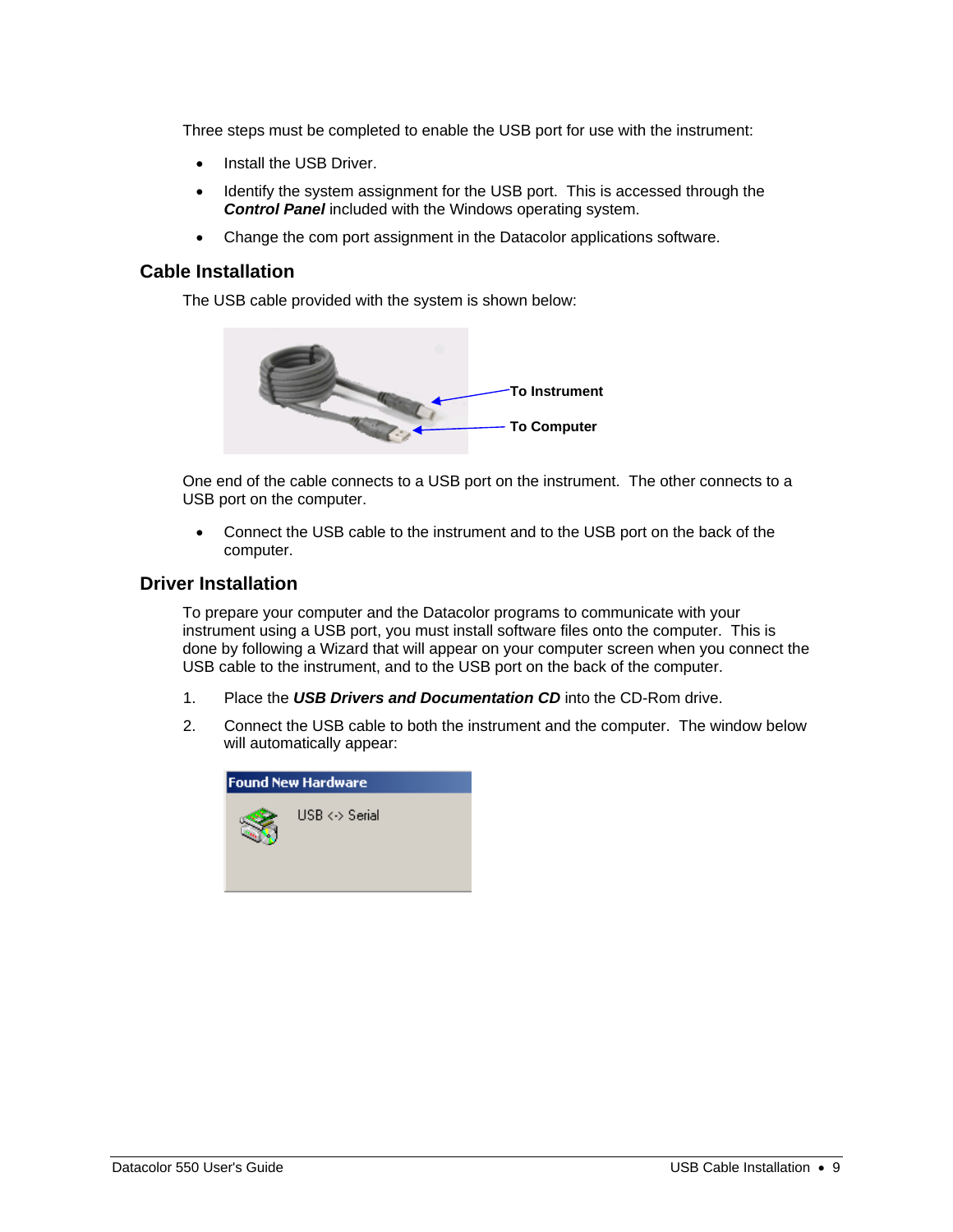The *New Hardware Wizard* window will follow immediately:

| <b>Found New Hardware Wizard</b> |                                                                                                                                                    |
|----------------------------------|----------------------------------------------------------------------------------------------------------------------------------------------------|
|                                  | Welcome to the Found New<br>Hardware Wizard<br>This wizard helps you install a device driver for a<br>hardware device.<br>To continue, click Next. |
|                                  | Next ><br>Cancel<br>< Back                                                                                                                         |

- 3. Click on the *Next* button at the bottom of the window. The wizard will step you through the installation of the USB software files. For most installations, you can accept the defaults selected by the Wizard.
- 4. Continue to click the **Finish** button at the bottom of each window in the Wizard. The program will notify you that the procedure is completed.

| <b>Found New Hardware Wizard</b> |                                                                                       |  |
|----------------------------------|---------------------------------------------------------------------------------------|--|
|                                  | Completing the Found New<br><b>Hardware Wizard</b><br>USB High Speed Serial Converter |  |
|                                  | Windows has finished installing the software for this device.                         |  |
|                                  | 分                                                                                     |  |
|                                  | To close this wizard, click Finish.                                                   |  |
|                                  | Finish<br>Cancel<br>< Back                                                            |  |

5. Click **Finish**. **Do not remove the USB Driver CD from the system.** The "Found New Hardware Wizard" will automatically appear again, and the process must be repeated a second time to complete the software installation.

## **D** NOTE

During the file installation, the USB port is given a com port assignment. You will need to know the port assignment to configure the Datacolor applications software to recognize the USB port. The port assignment can be viewed and changed using the Systems option included on the Control Panel.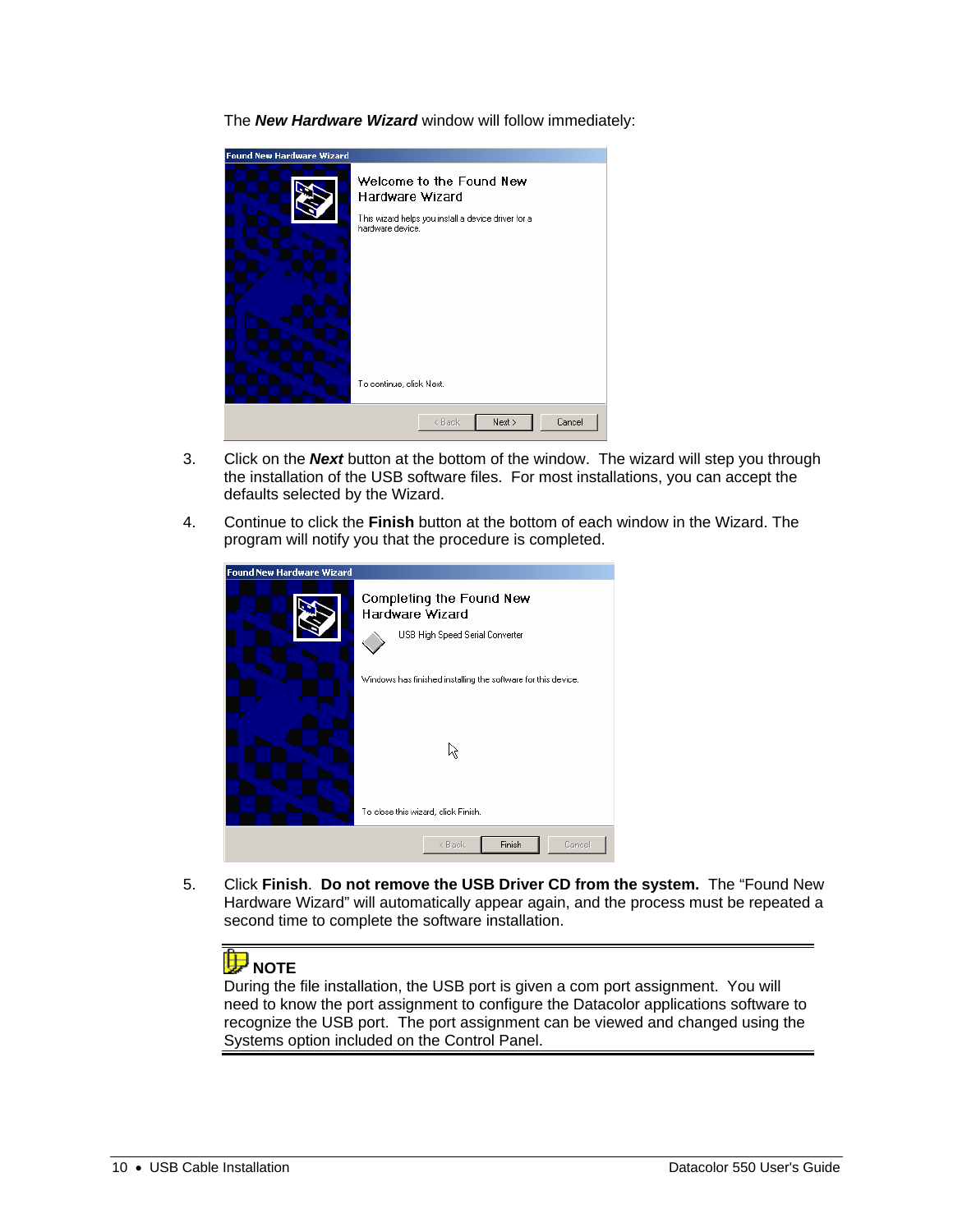#### <span id="page-15-0"></span>**Changing the Instrument Port Setting in Datacolor Programs**

To enable the USB port for color measurements, you must change the com port assignment in the applications program. While this procedure varies depending on the particular program, It is typically accessed through an *Instruments Menu*, or *Instrument*  **Setup** icon. Below is an example of the screens that appear in most of the Datacolor programs. If they do not match your program, refer to the program documentation for the individual application program you are running for configuration instructions.

#### **Instrument Type**

| Single $\boxed{\mathbf{Z}}$ Multiple $\boxed{\mathbf{Z}}$ Until Tol. $\boxed{\mathbf{P}}$ Calibrate<br>п | <mark>♀</mark> Instruments Setup   <mark>●</mark> General Options |
|----------------------------------------------------------------------------------------------------------|-------------------------------------------------------------------|
| Instrument type:                                                                                         | ICE 7000A : ColorEye 7000A                                        |
|                                                                                                          | MF200D : DCI Microflash 200d<br>MF45 : DCI Microflash 45          |
|                                                                                                          | MF45-IR: DCI Microflash 45 IR<br>MS2025: Macbeth 2025             |
|                                                                                                          | SF300 : DCI Spectraflash 300<br>SF300UV: DCI Spectraflash 300uv   |
|                                                                                                          | SF350-X: DCI Spectraflash 350-X<br>SF450 : DCI Spectraflash 450   |
|                                                                                                          | SF450-X: DCI Spectraflash 450-X                                   |
|                                                                                                          | SF500 : Spectraflash 500<br>SF600 : DCI Spectraflash 600          |
|                                                                                                          | SF600 : DCI Spectraflash 600+<br>SF600-X: DCI Spectraflash 600-X  |
|                                                                                                          | SIM2000: DCI Simulus 2000++                                       |

- If you are installing a new instrument, you need to select the correct instrument type. Click on the down arrow, and scroll through the instrument listing to find the instrument you are using.
- If you are connecting an existing instrument to a USB port, this selection does *not* need to be changed.

#### <span id="page-15-1"></span>**Com Port Setting**

To complete the USB configuration for the instrument, you must assign the correct communications port (com port) setting to the instrument. While this procedure varies depending on the particular Datacolor applications program, It is typically accessed through an *Instruments Menu*, or *Instrument Setup icon*.

## **D** NOTE

Below is an example of an *Instrument Setup* screen you may see in the Datacolor program you are running. However, you should also refer to the program documentation specific to the Datacolor program you are running for instructions regarding this port assignment.

| Communication parameters<br>Communication port:<br>Bits per Seconds<br>Data bits:<br>Parity bit:<br>Stop bit: | Com1:19200,N, 8,2<br>Com1<br>Com1<br>Advanced<br>Com <sub>2</sub><br>Com <sub>3</sub><br>ष<br>IΝ<br>12 |            |
|---------------------------------------------------------------------------------------------------------------|--------------------------------------------------------------------------------------------------------|------------|
| Serial Number                                                                                                 | 7165                                                                                                   |            |
|                                                                                                               |                                                                                                        | Save Setup |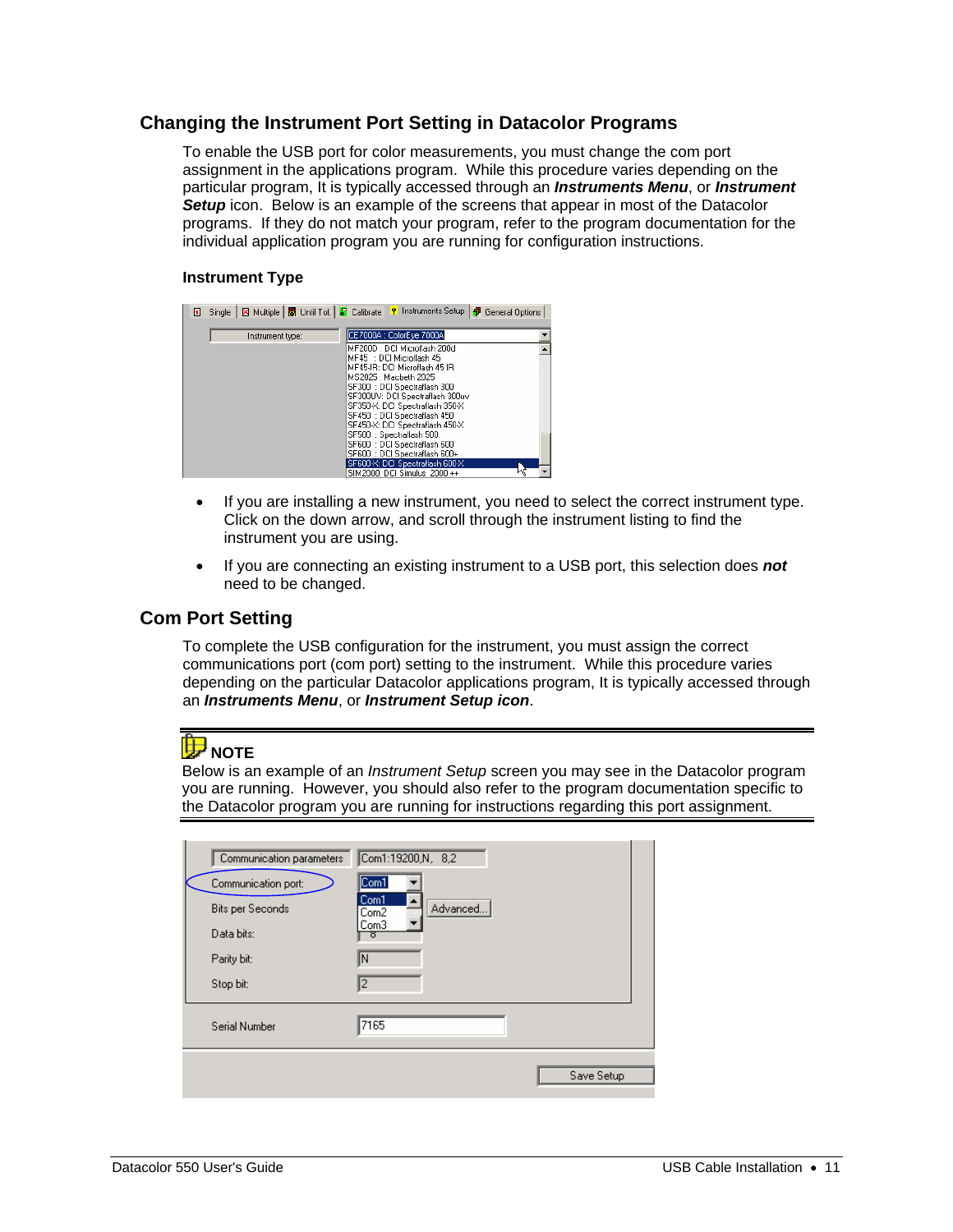- 1. In the *Communication port* field, select the COM port assigned to the USB port. (This port assignment must match the assignment in the Windows Control Panel.)
- 2. Click on the down arrow, and highlight the COM port that has been assigned to the USB port.
- 3. When the changes are completed, click *Save Setup*.

#### <span id="page-16-0"></span>**Installing Calibration Data**

If this is a new instrument, you will need to load the calibration data.

1. When you complete the instrument configuration and select *Save Setup*, the program prompts you to place the diskette containing the calibration data into the diskette drive. When you do this, a screen similar to the one below will appear:

|                    | Loading the Absolute White Values:<br>?            |
|--------------------|----------------------------------------------------|
|                    | ਪ ← © o* ⊞•<br>Look in: $\boxed{=}$ 3½ Floppy (A:) |
| WHITESE<br>WHITESI | Type: DAT File<br>Size: 299 bytes                  |
| File name:         | "WHITESI.DAT" "WHITESE.DAT"<br>Open                |
| Files of type:     | Cancel<br>Abs.white Value Files (whites?.dat)<br>▼ |
|                    | Open as read-only                                  |

2. You must load *both* files. Highlight both file names, and click *Open*. The files will be transferred to the desktop system. When the transfer is completed, the calibration screen will appear.

| <b>Calibration conditions</b>                                             |                   |                                                                                                                                                                                     | ×                        |
|---------------------------------------------------------------------------|-------------------|-------------------------------------------------------------------------------------------------------------------------------------------------------------------------------------|--------------------------|
| Specular-<br>$\binom{2}{3}$ Include<br>$C$ Exclude<br>C Gloss<br>Aperture | $s$ f600+<br>V914 | UV-Filter-<br>● 100 % UV (Filter off)<br>C 0 % UV (Filter FL40)<br>C Filter FL42<br>C Filter FL46                                                                                   | Calibrate<br>Cancel      |
| C Large<br>C Medium<br>$C$ Small<br>C Ultra Small<br>C Extra Ultra Small  |                   | 68.0<br><b>C</b> UV Ganz-Griesser Calibration<br>C UV CIE Whiteness D65/10<br>C UV CIE Whiteness C/2<br>0.0<br>Calibrator<br>o<br>% remaining part of UV<br>UV-Excl.filters options | Abs.white<br>Gloss table |
| $\nabla$ Auto-Zoom<br>Calibration time interval (hours) :                 |                   | Transmittance<br>8                                                                                                                                                                  |                          |
| Calibration condition:<br>Calibration time:                               |                   |                                                                                                                                                                                     |                          |

3. Click **Calibrate** to start the instrument calibration or **Cancel** to close the window.

*See the program documentation for instructions to calibrate the instrument.*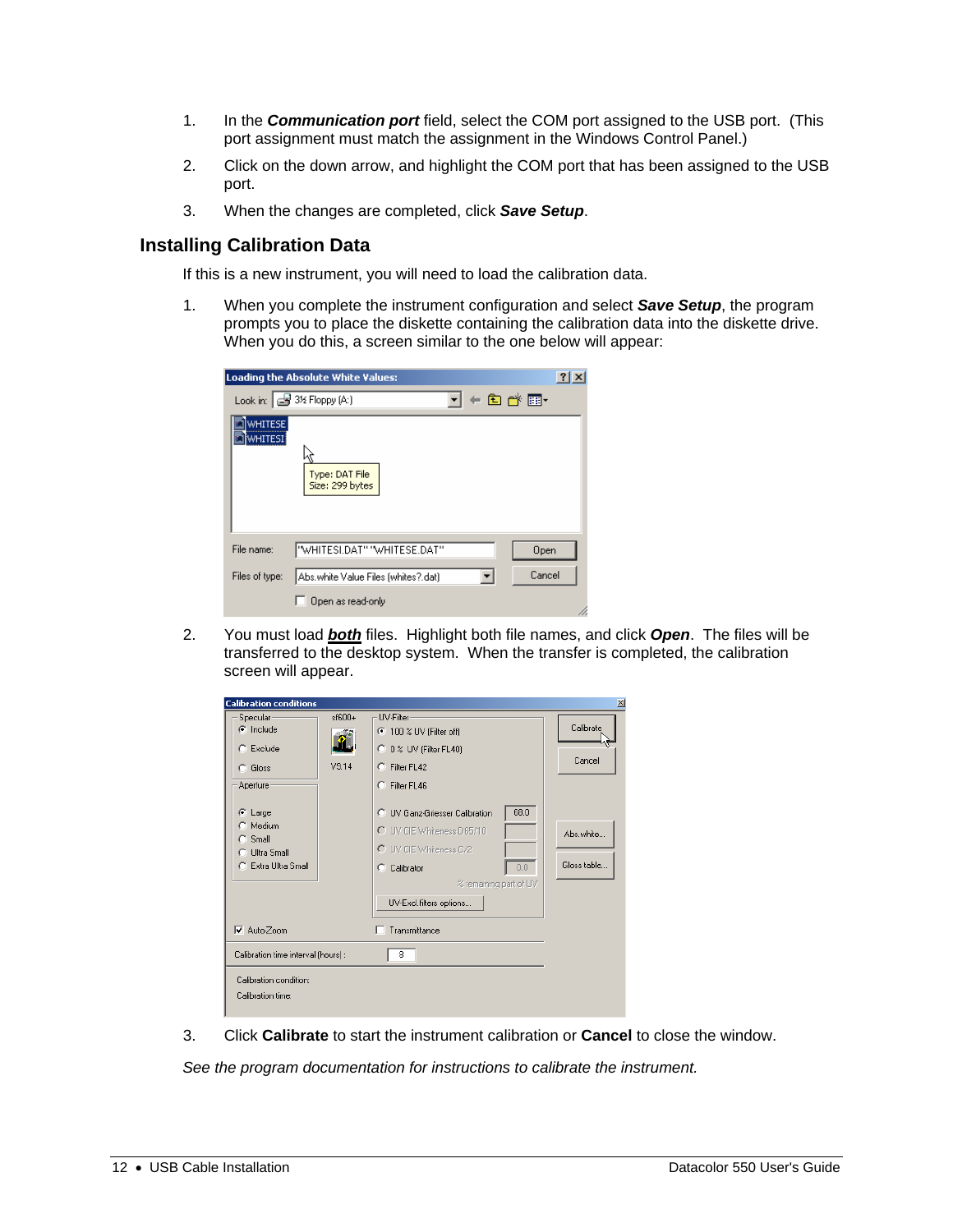## <span id="page-17-0"></span>**Controls and Indicators**

### <span id="page-17-1"></span>**Controls and Indicators Panel**

A status panel is located on the top of the instrument. It identifies the current instrument settings being used.



Below is the status panel for the Datacolor 550:



**Ready.** Instrument is ready for use.

**Spec Exc.** The specular port is open and all measurements exclude the specular reflection from the sample.

**Spec Inc.** The specular port is closed, and all measurements include the specular reflection from the sample.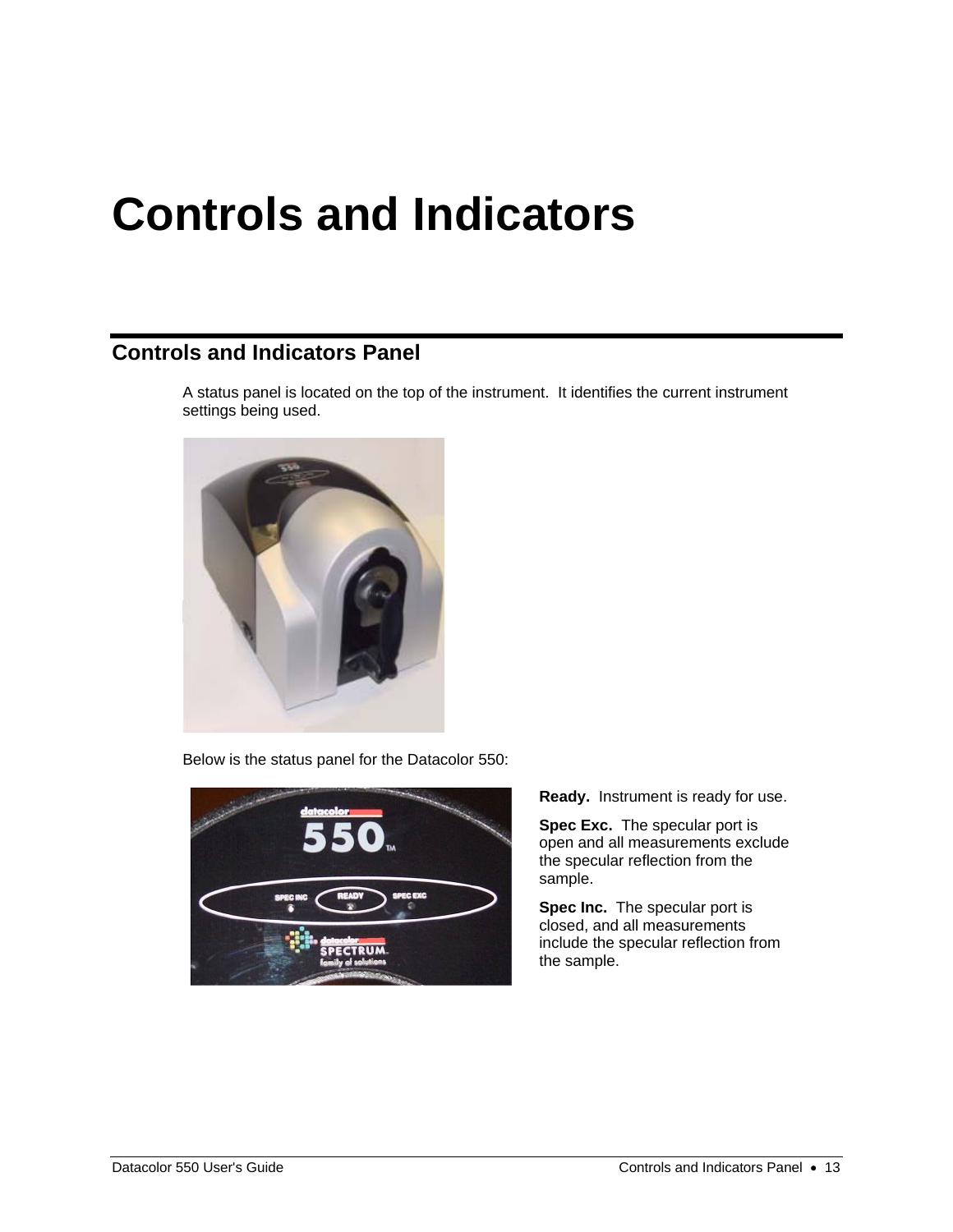### <span id="page-18-0"></span>**Powering Up**

Use this simple procedure to start using your Datacolor 550.

- 1. Verify all cable connections. The AC power cord should be plugged into an outlet. The communications cable (serial or USB) should be attached to the instrument and host computer.
- 2. Turn on the host computer.
- 3. Turn on the instrument power switch. This is located on the lower right side of your instrument toward the front.



- When power is applied, all mechanisms are automatically reset.
- The red lights on the status panel will flash briefly.

### **D** NOTE

If the instrument power is not turned on before a Datacolor program is launched, you may receive an error message.

When the **Ready** light remains on, your instrument is ready to use.

- 4. Launch a Datacolor program.
- 5. Prepare to calibrate the instrument. You will need the black trap, the white calibration tile and the green diagnostic tile.

## **D** NOTE

We recommend that you calibrate the instrument every 8 hours. *Please refer to your software documentation for specific calibration instructions.*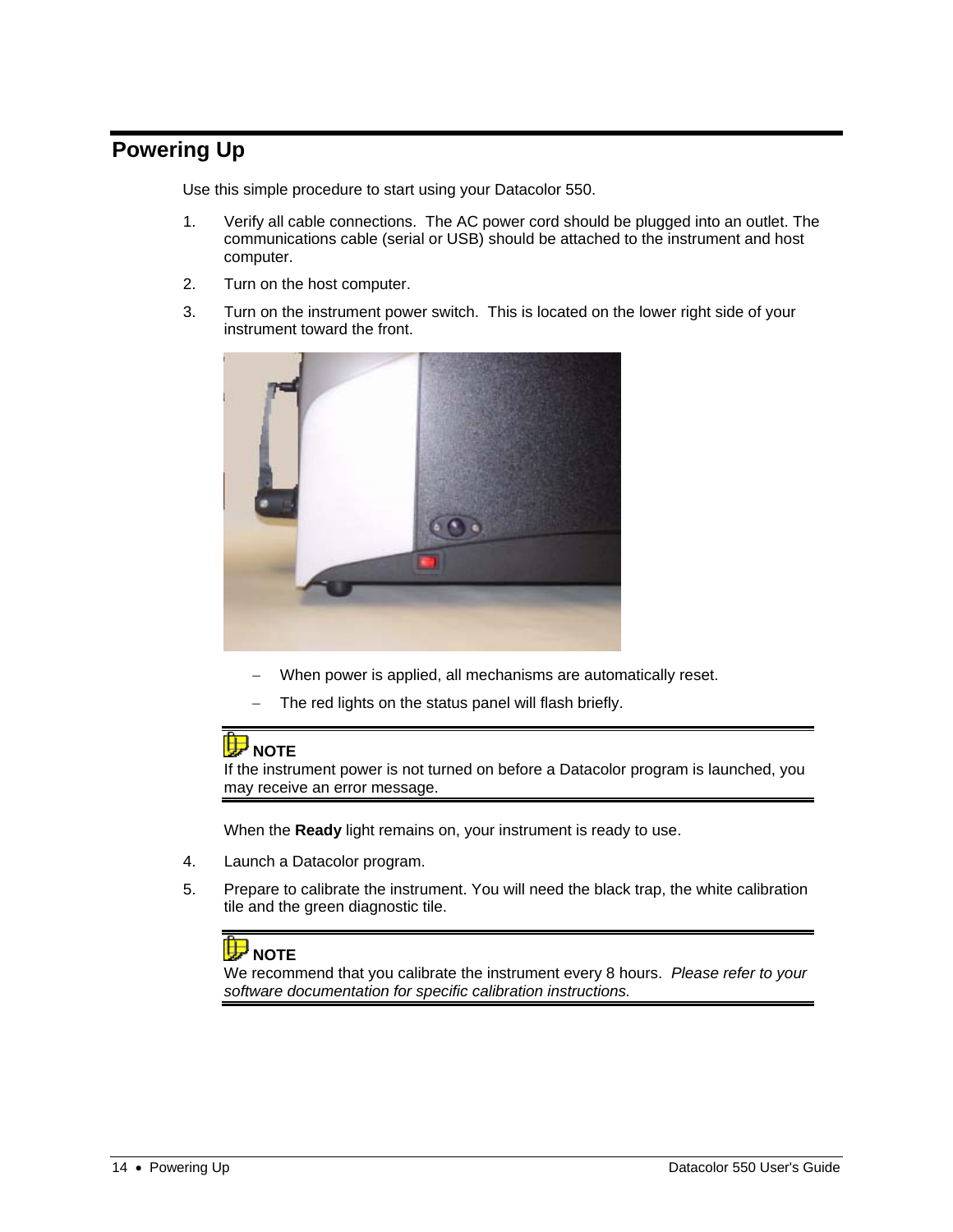## <span id="page-19-0"></span>**Instrument Calibration**

### <span id="page-19-1"></span>**Reflectance Calibration**

The instrument should be calibrated every 8 hours to compensate for changes in the environment. A black trap, white tile and green tile are provided with all Datacolor instruments to complete the calibration:



The black trap and white tile are used each time the instrument is calibrated. The green tile is used to perform an optional diagnostic test. If you are using an instrument with an adjustable UV filter, a fluorescent calibration standard will also be included.

The software prompts for calibration vary from one program to another. All of the procedures include a measurement of:

- The black trap
- The white tile

The Datacolor Tools User Guide provides step-by-step instructions regarding the software setup and instrument calibration procedure for reflectance measurements.

## **D** NOTES

The Datacolor Tools User Guide contains step-by-step instructions for calibrating the adjustable UV filter.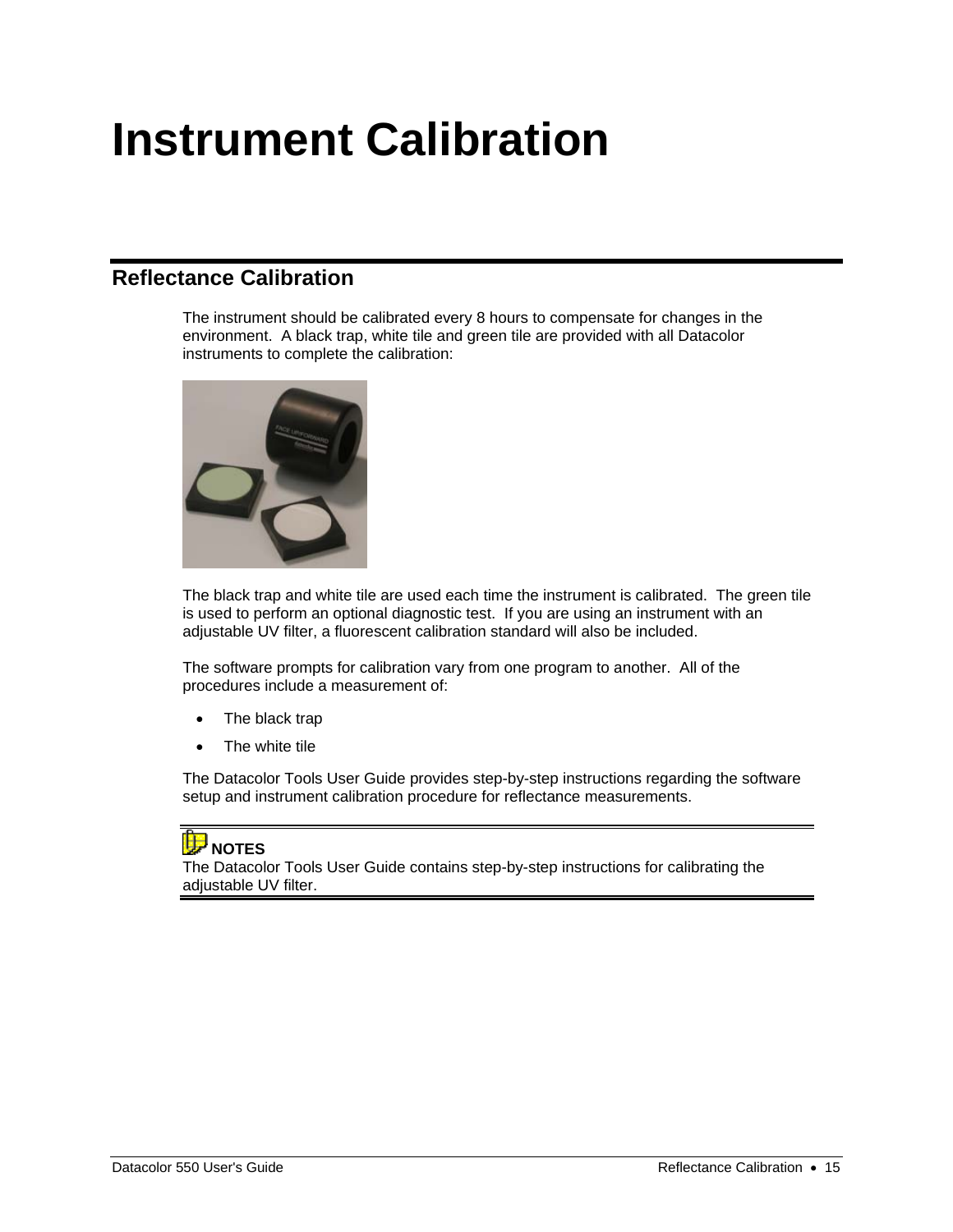### <span id="page-20-0"></span>**Transmittance Calibration**

The Datacolor 550 includes an option to measure the *regular* transmittance of samples. When working with samples that are completely transparent (such as dyes in solution or transparent plastics) you are measuring *regular* transmittance. The transmission compartment of the Datacolor 550 is large enough so that the colorist can easily insert and remove samples.

#### <span id="page-20-1"></span>**Transmission Accessories**

The following accessories are used for transmission measurements:

- **Black Calibration Card.** Included with the standard instrument accessories. It is used to perform the zero (black) calibration when calibrating the instrument for transmission.
- **White Tile.** Placed at the sample port for calibration and measurement.



• **Transmission Sample Holder**. This is an optional accessory that can be ordered from Datacolor. It is designed for measuring the transmittance of either solid or liquid samples.

## **D** NOTE

The transmission sample holder is designed to hold a cuvette 50mm X 10mm (Datacolor Part No. 2950-0004).



Thumb screws provide the ability to adapt the holder to samples of varying thickness.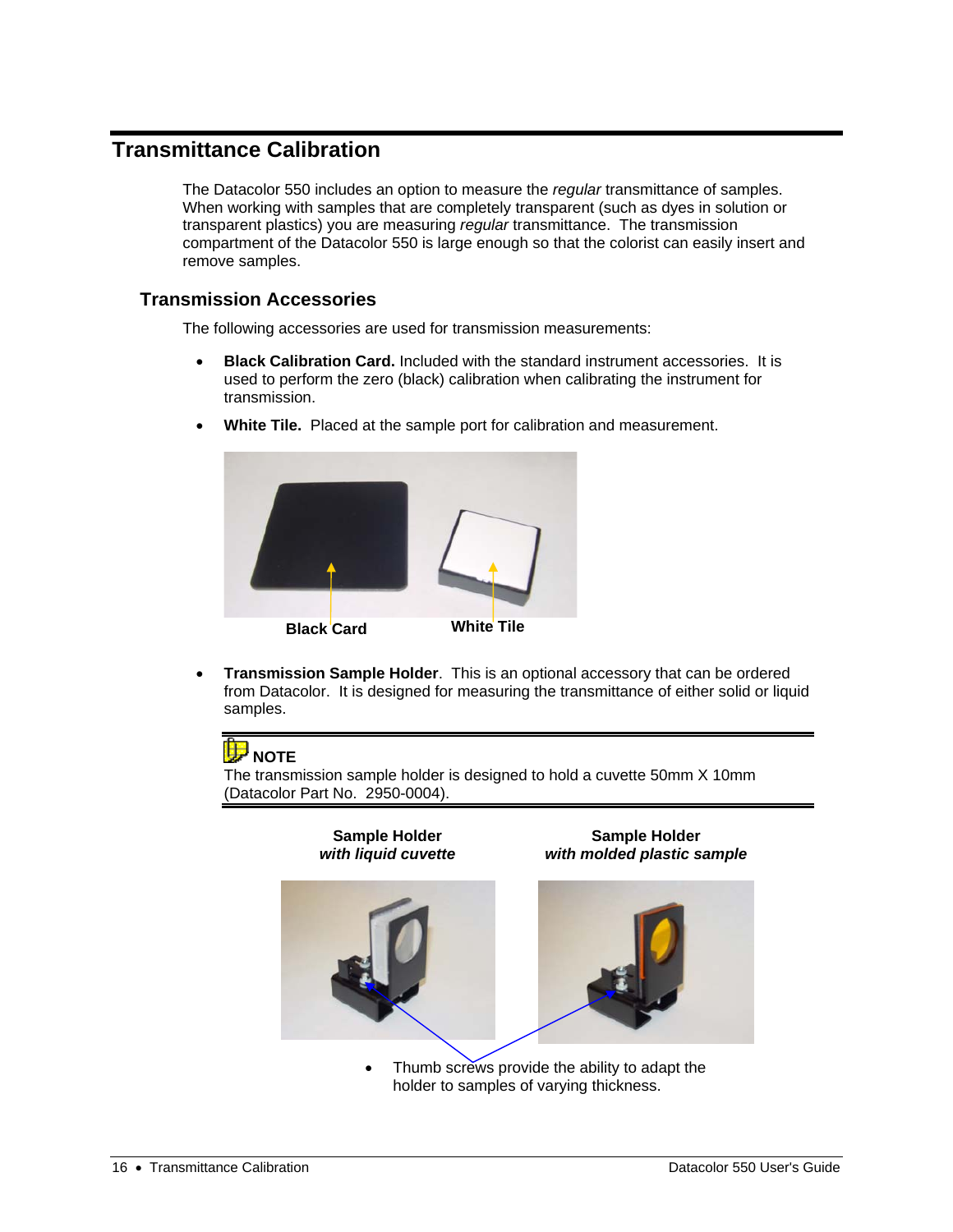The sample holder is mounted onto the transmission sample holder base

**Transmission Sample Holder Base** 



It is held in place by a magnet in the base of the holder.

#### **WARNING**

Keep the transmission sample holder away from any magnetic media. The magnet in the base of the holder can corrupt data stored on diskettes and other types of magnetic media.



#### *Calibration Procedure*

Before you begin, you should verify the current aperture selection. The setting should be Large Area View (LAV) and the LAV plate should be placed at the instrument port.

### **D** NOTE

All transmission calibration and measurements can only be made using the Large Area View aperture selection.

The instrument can be calibrated with the transmission sample holder in the chamber. To calibrate the instrument for transmittance measurements, do the following: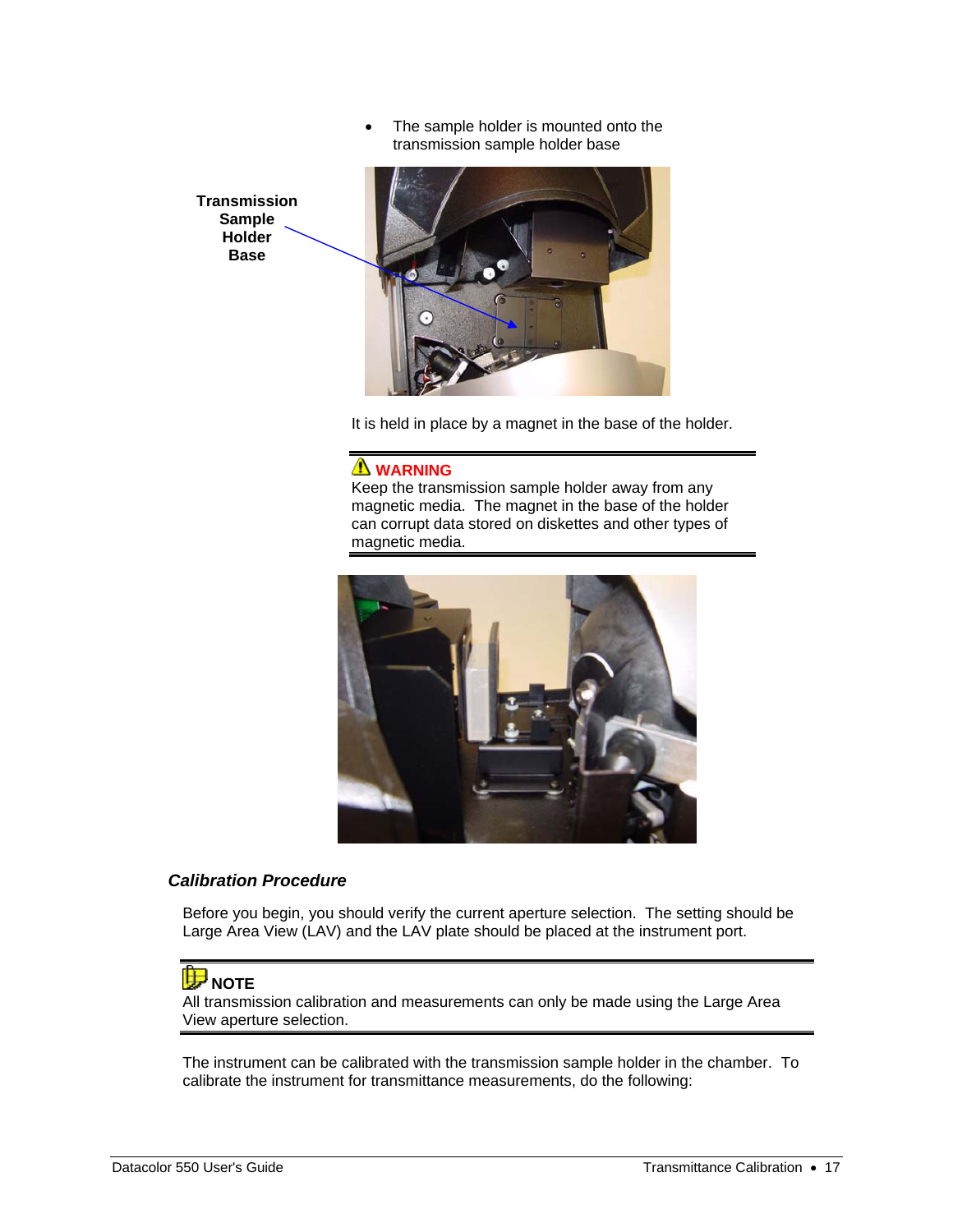- 1. Open the transmission compartment and make sure the optical path between the sphere and the lens is clear.
- 2. Access the calibration procedure in the program you are running.
- 3. When you are prompted by the program, block the lens using the black card:



- 4. When the measurement is completed, remove the black card from the transmission compartment.
- 5. Place the white tile at the sample port, and make the next calibration measurement.



**D** NOTES The white tile remains at the port for all subsequent measurements.

Make sure the sphere opening/lens opening is completely covered by the sample you are going to measure.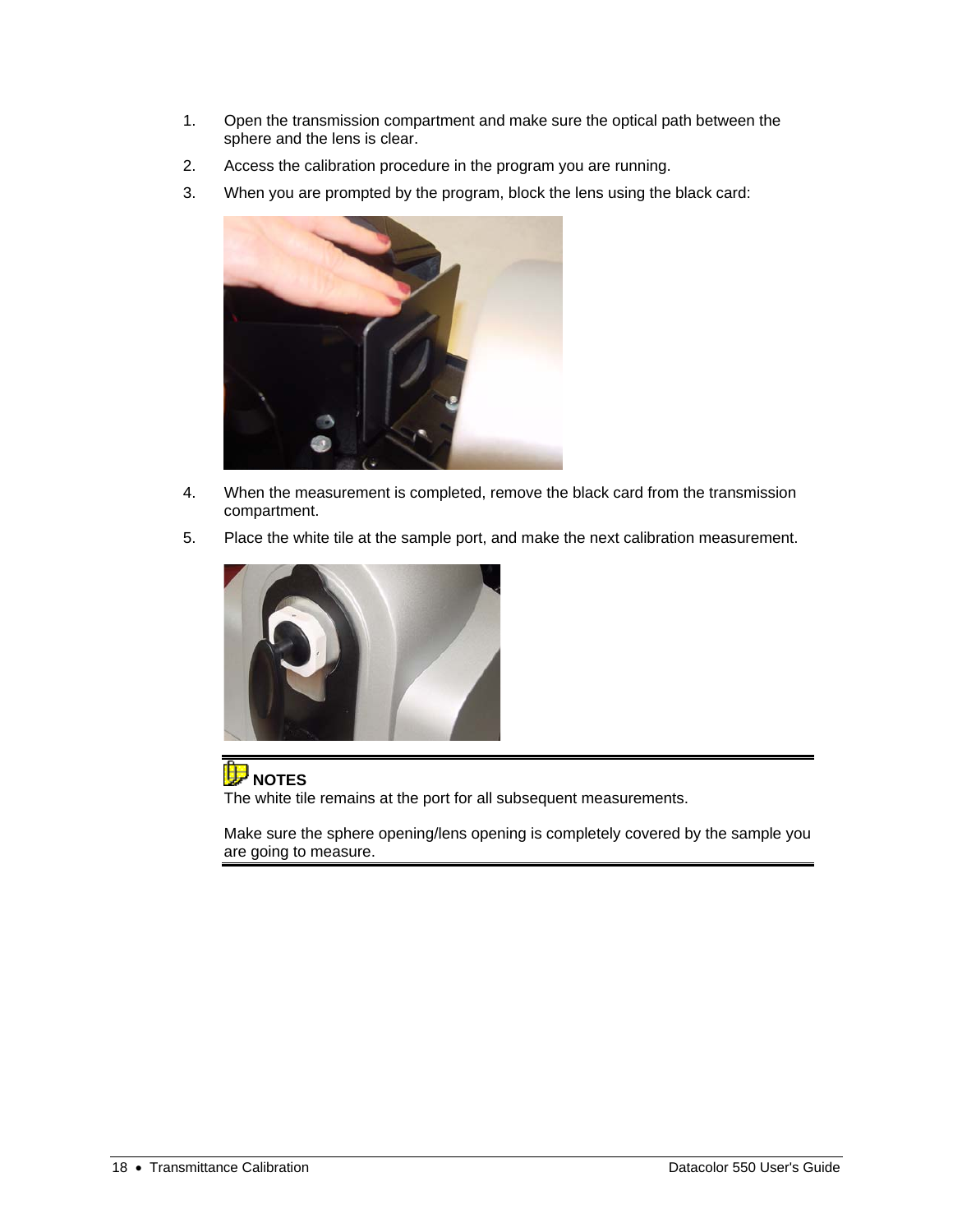## <span id="page-23-0"></span>**Sample Presentation and Measurement**

### <span id="page-23-1"></span>**Sample Presentation and Measurement Overview**

You must pay close attention to the positioning of the sample to insure an accurate measurement. When positioned correctly, the sample rests between the sample holder and the front panel door. The sample must completely cover the aperture opening.

#### <span id="page-23-2"></span>**Reflectance Measurements**

- 1. Grasp the sample holder and pull forward.
- 2. Position the sample, then carefully bring arm back up to normal operating position.



**WARNING** Do not allow sample arm to spring back.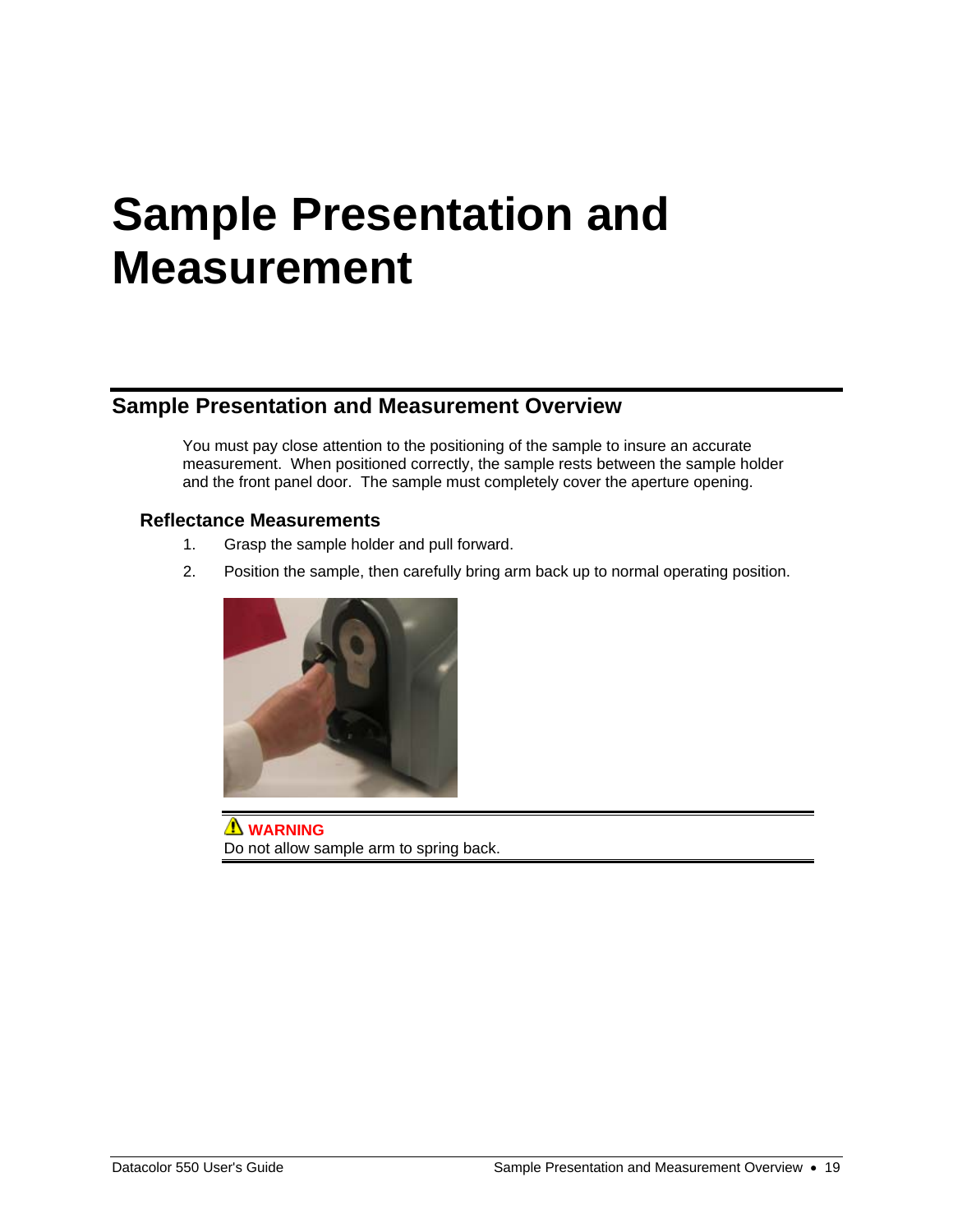#### <span id="page-24-0"></span>**Sample Viewing Port**

When measuring the reflectance of small samples, you may need to check that the sample is properly positioned at the port. To verify that the correct area of the sample is being measured:

1. Grasp the black tab above the aperture plate.



2. Pull top of door down to its full horizontal position.



3. The backside of this door reveals the area of the sample covering the port opening. If necessary, adjust the placement of the sample to target the portion of the sample to be measured.



4. Push the door back to its normal position.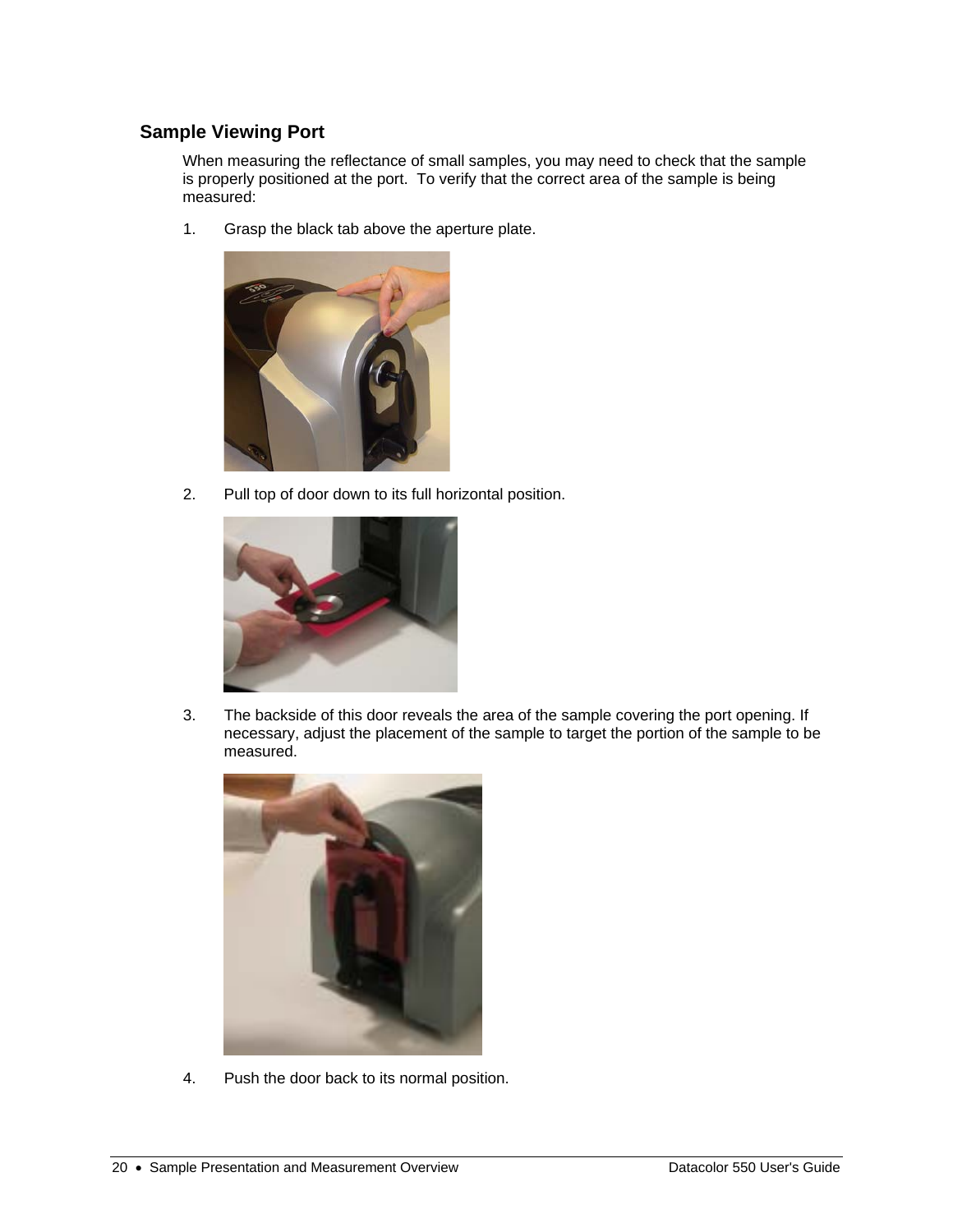#### <span id="page-25-0"></span>**Transmittance Measurements**

When working with samples that are completely transparent (such as dyes in solution or transparent plastics) you are measuring "regular" transmittance. These samples need to be positioned close to the lens opening at the back of the transmission compartment:

To measure the regular transmittance of a transparent sample, do the following:

- 1. Verify that the instrument setup selected in the program is transmission.
- 2. Calibrate the instrument for transmission. When the calibration is completed, leave the white tile at the port.
- 3. Open the chamber and position the sample as close to the lens as possible:



#### **Lens Opening**

*Regula*r transmittance measurements are made with the white plaque at the port.



4. Start the measurement. When completed, remove the sample from the chamber.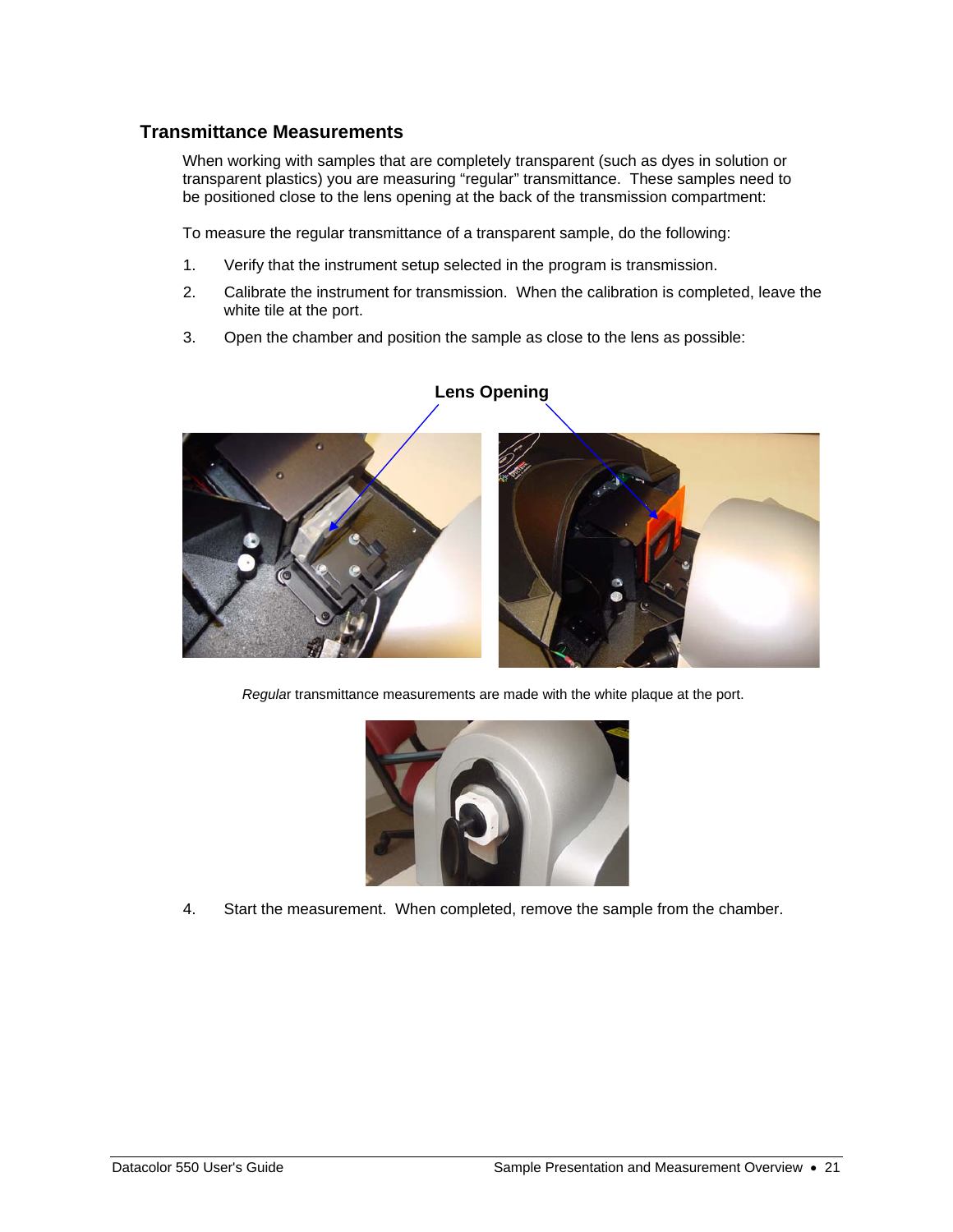*N O T E S*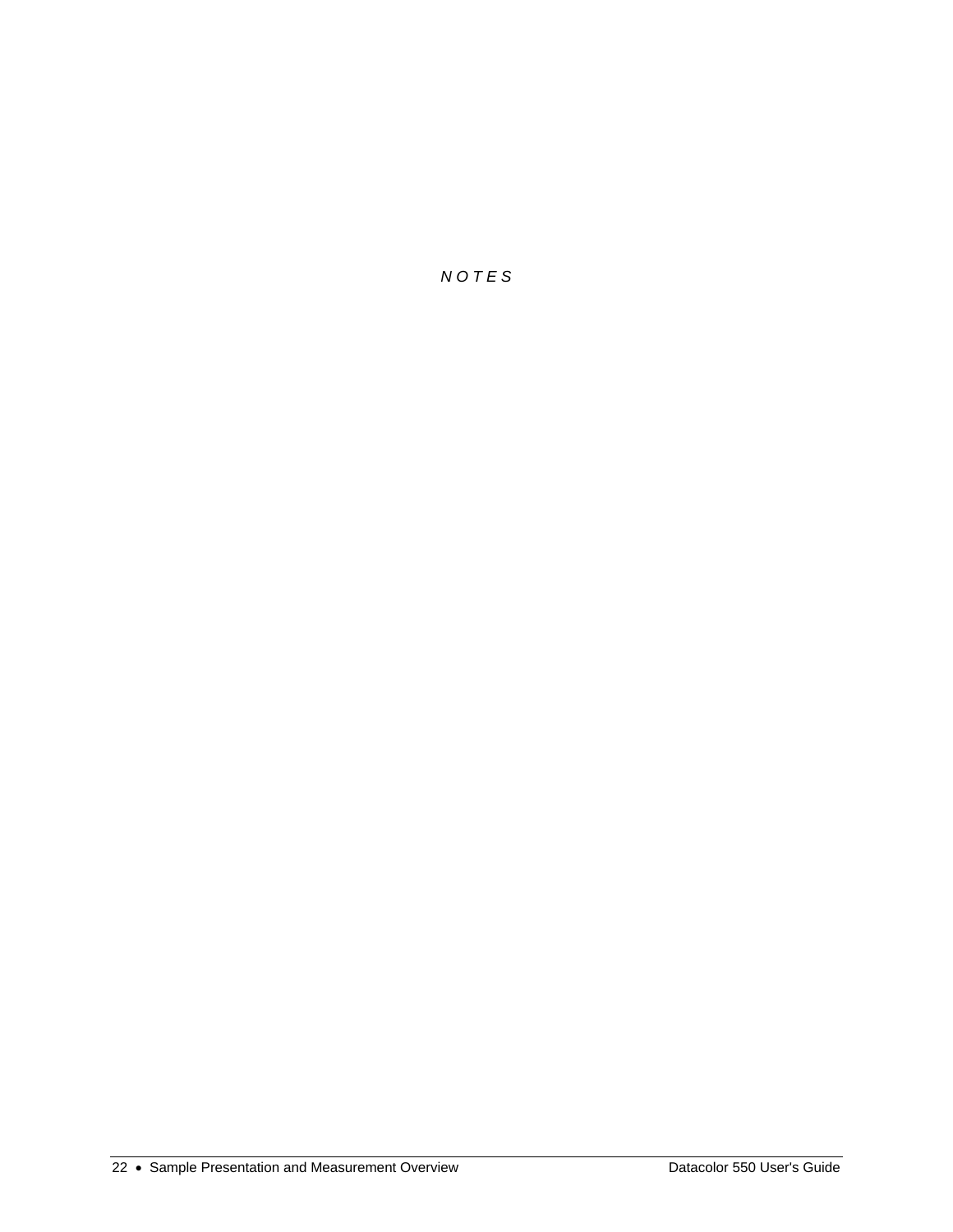## <span id="page-27-0"></span>**Maintenance**

#### <span id="page-27-1"></span>**About Instrument Maintenance**

The sections that follow provide detailed instructions for maintaining the instrument and calibration tiles. These instructions and tips will help to insure that the instrument continues to perform properly over its life.

#### <span id="page-27-2"></span>**Sphere Cleaning**

The sphere should be examined visually for the presence of dust, sample particles, fibers, and excessive yellowing due to environmental influences. *This inspection should be performed frequently, especially if you measure loose materials*.

If you discover loose materials in the sphere, they should be removed. An optional accessory, the Minivac portable cleaning system is a useful tool for cleaning the sphere.



#### *Operating the Minivac Portable Cleaning System*

- 1. Configure the instrument so that the specular port is closed (**S**pecular **C**omponent **I**ncluded).
- *2.* Remove the aperture plate from the front of the unit.



3. Look inside the sphere.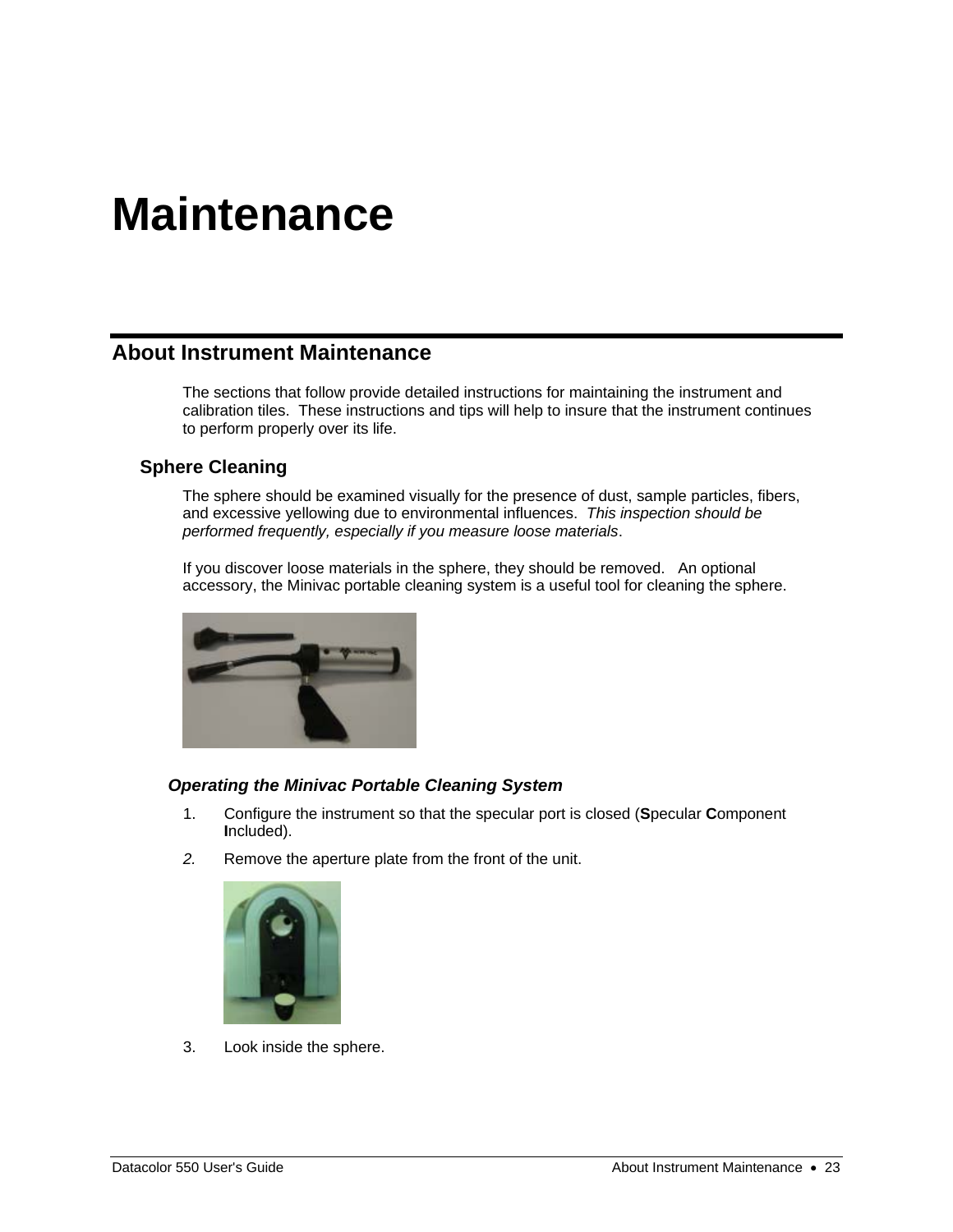4. Using the Minivac portable cleaning system, carefully vacuum away any loose materials in the sphere.



#### **WARNING**

Do not touch the inside of the sphere. The coating is very fragile.

5. When finished, replace the aperture plate.

#### <span id="page-28-0"></span>**Tile Handling and Cleaning**

#### *Handling Tiles*

- Handle calibration tiles with **extreme care.** Do not drop them, or scratch the glazed surface.
- Always grasp the tile using its edges.

#### *Cleaning Tiles*

• The calibration tiles should be cleaned before each use. Wiping clean with a soft, lint-free cloth can do this.



- A detergent, free of optical brighteners, fluorescent materials or photoactive dyes should be used as needed to clear any oils, fingerprints, or other deposits. Liquid dish detergent is a suitable detergent. The detergent/water solution should be prepared as follows: **1 part detergent : 250 parts water**. Use a few drops of the detergent solution to moisten a soft, lint-free cloth, and gently wipe the tile surface. Rinse the detergent from the tile by wiping it with a cloth, moistened with clean water.
- **NEVER** use abrasive cleansers, razor blades, or other metal objects to remove dirt or foreign substances from the calibration tiles. This will damage the tile surface.
- **NEVER** immerse the tiles in water.
- Tiles that have scratches, chips, abrasions or cracks must be replaced. Signs of wear on the tile surface will affect the accuracy of the calibration.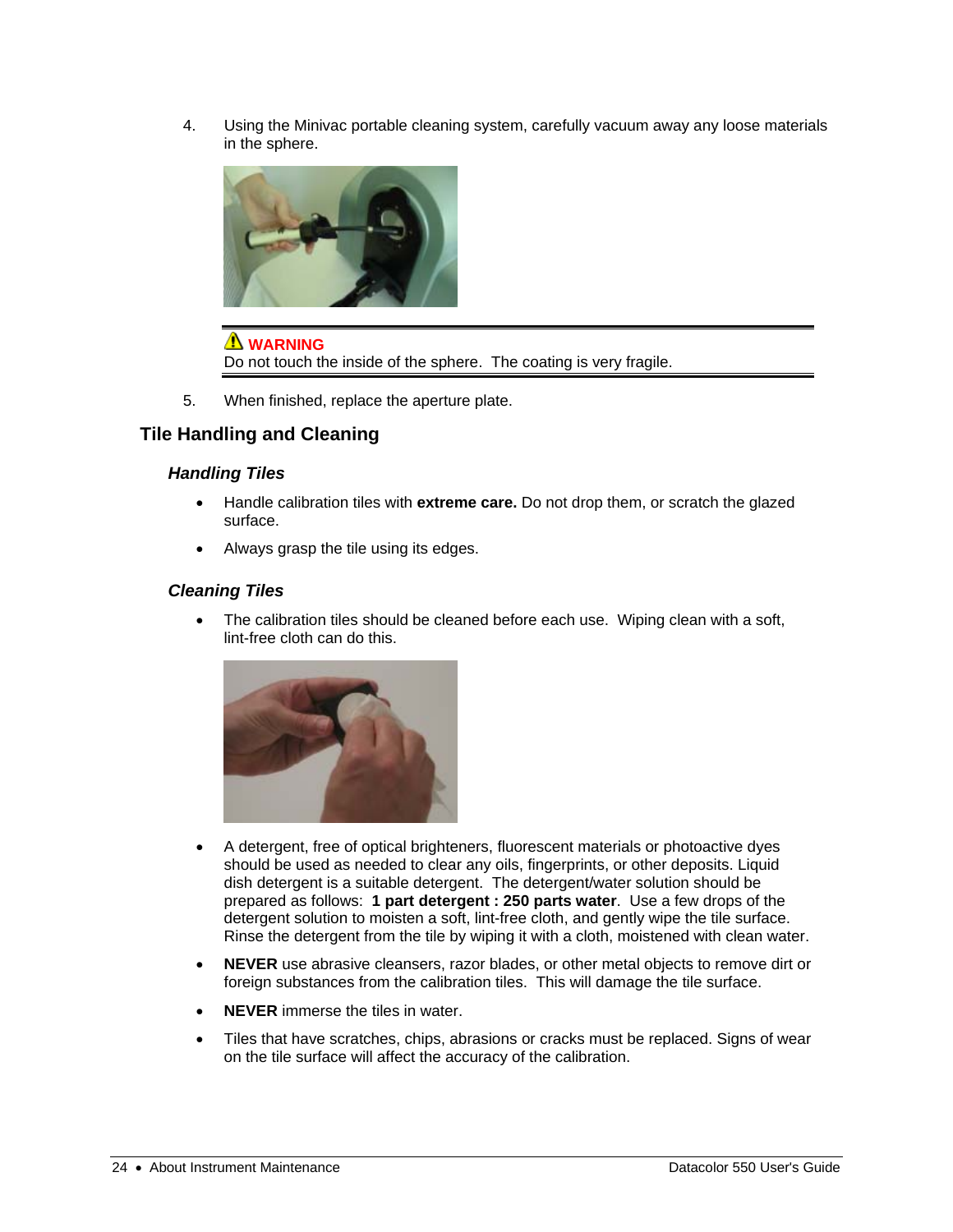#### *Storage*

- Large temperature variations will affect the accuracy of your calibration, requiring more frequent calibration. The calibration tiles should be stored in an environment that simulates the temperature of the samples to be measured.
- Prolonged exposure to sunlight or other sources of ultra-violet radiation will cause the color of the tiles to change. The tiles should always be stored in a protective case or container away from direct sunlight and environmental contaminants.

#### *Cleaning the Black Trap*

The black trap should be kept dust-free. Dust accumulating in the black trap should be blown out with compressed air.

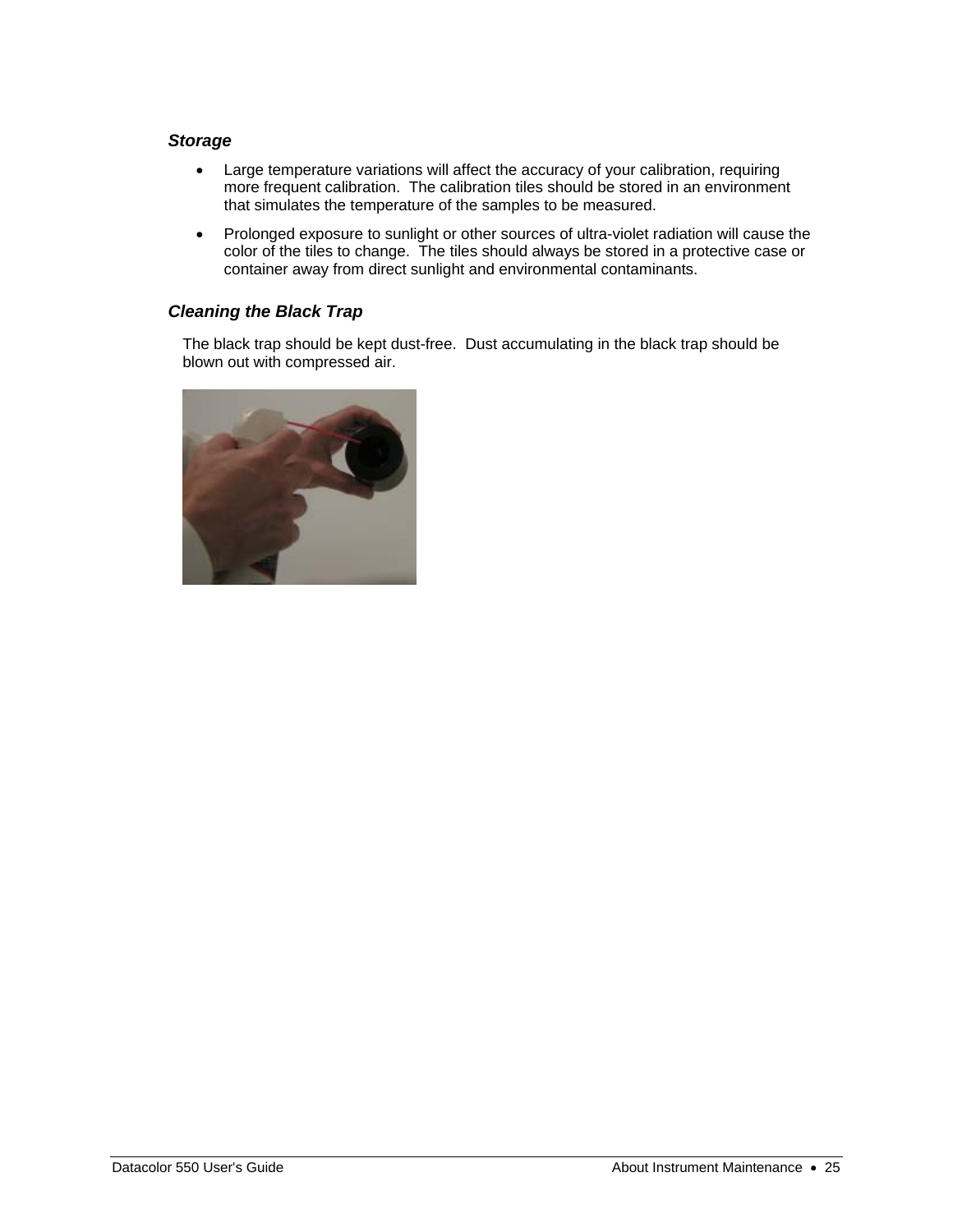*N O T E S*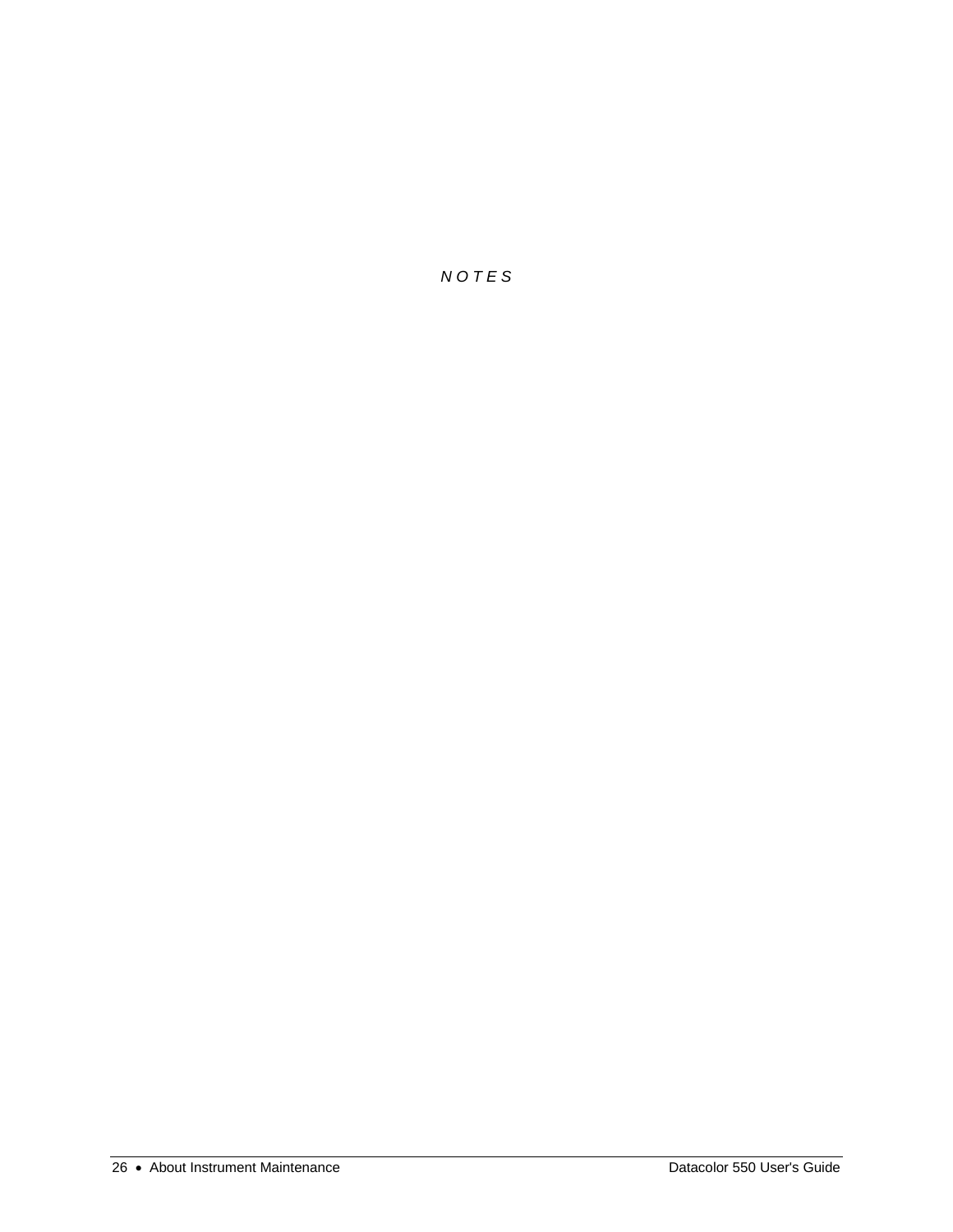## <span id="page-31-0"></span>**Appendix**

## <span id="page-31-1"></span>**Datacolor 550 Optical Block Diagram**

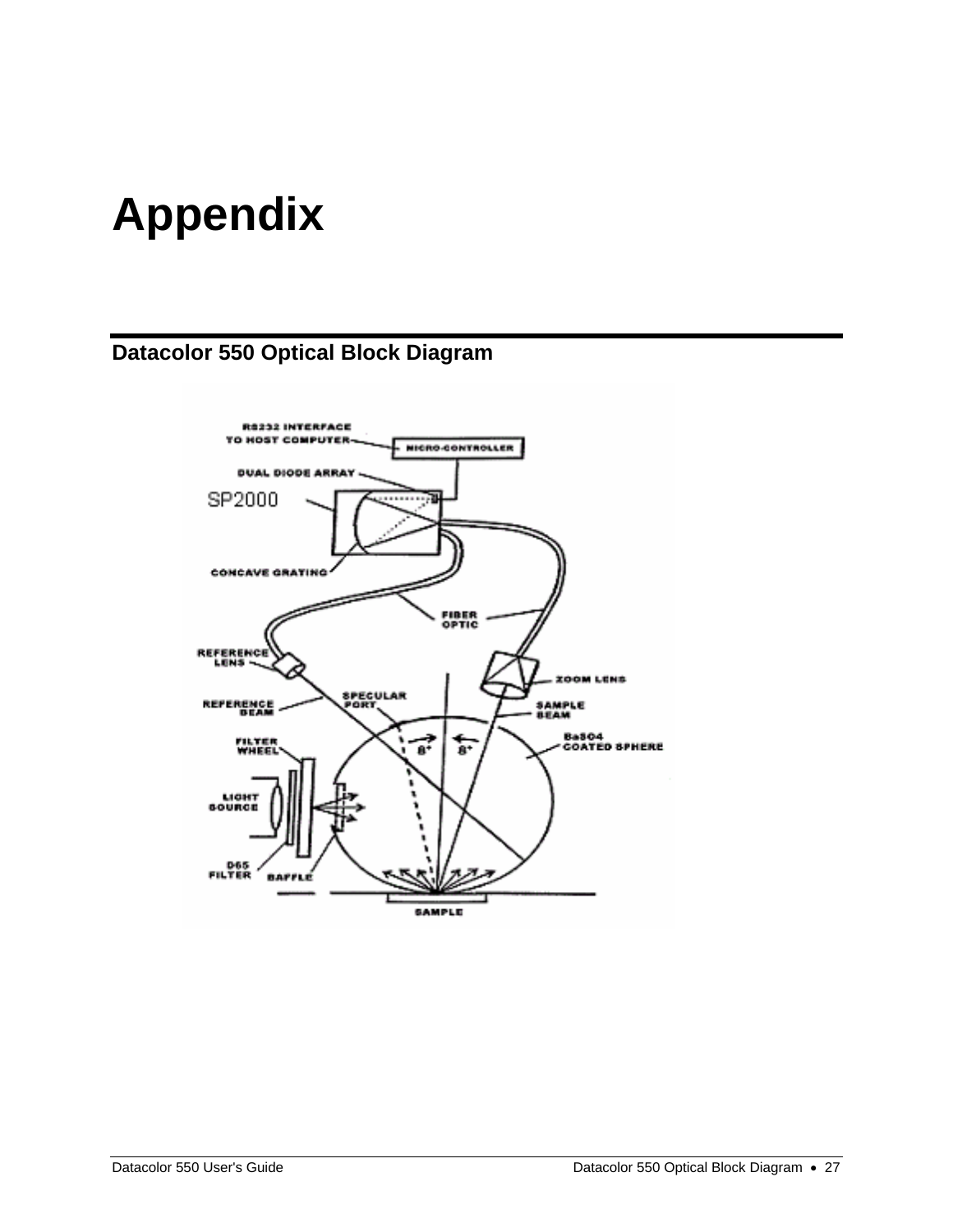## <span id="page-32-0"></span>**Instrument Specifications**

| <b>ITEM</b>                                     | <b>DESCRIPTION</b>                                                                                                                                                                                                             |                                                                                                    |
|-------------------------------------------------|--------------------------------------------------------------------------------------------------------------------------------------------------------------------------------------------------------------------------------|----------------------------------------------------------------------------------------------------|
| <b>Instrument Type</b>                          | Dual beam integrating sphere with xenon flash lamp.                                                                                                                                                                            |                                                                                                    |
| <b>Measuring Geometry</b>                       | Diffuse illumination, 8 <sup>o</sup> viewing in conformance with CIE<br>publication No. 15.2 Colorimetry.                                                                                                                      |                                                                                                    |
| <b>Illumination Source</b>                      |                                                                                                                                                                                                                                | Pulsed xenon, filtered to approximate D65.                                                         |
| <b>Spectral Analyzer</b>                        |                                                                                                                                                                                                                                | Proprietary SP 2000 analyzer with dual 256-diode array<br>and high-resolution holographic grating. |
| <b>Wavelength Range</b>                         | $360 - 700$ nm                                                                                                                                                                                                                 |                                                                                                    |
| <b>Effective Bandwidth</b>                      | 10 <sub>nm</sub>                                                                                                                                                                                                               |                                                                                                    |
| <b>Photometric Range</b>                        | 0 to 200%                                                                                                                                                                                                                      |                                                                                                    |
| <b>Aperture Configuration</b>                   | Large Area View. 30mm illuminated/26mm viewed<br><b>Small Area View.</b> 9mm illuminated/ 5mm viewed<br>Ultra-Small Area View. 6.5mm illuminated/ 2.5mm<br>viewed<br>X-Ultra Small Area View*, 3mm illuminated/2.5mm<br>viewed |                                                                                                    |
| <b>Power Requirements</b>                       | 85 to 264 VAC, 47 to 63 Hz, 80 VA peak, 35 VA typical                                                                                                                                                                          |                                                                                                    |
| <b>Absolute Operating</b><br><b>Environment</b> | 5 <sup>°</sup> to 40 <sup>°</sup> C, 5-85% RH, non-condensing                                                                                                                                                                  |                                                                                                    |
| <b>Interface</b>                                | Serial: RS232, 9600/115200 baud (shipped as 19200)<br><b>USB: 1.1</b>                                                                                                                                                          |                                                                                                    |
| Dimensions**                                    | <b>English</b>                                                                                                                                                                                                                 | <b>Metric</b>                                                                                      |
| Height                                          | 12.8"                                                                                                                                                                                                                          | 32.5cm                                                                                             |
| Width                                           | 12.3"                                                                                                                                                                                                                          | 31.2cm                                                                                             |
| Depth                                           | 18.6"                                                                                                                                                                                                                          | 47.1cm                                                                                             |
|                                                 |                                                                                                                                                                                                                                |                                                                                                    |

*Specifications are subject to change without notice.* 

*\* Sample translucency may affect inter-lens agreement*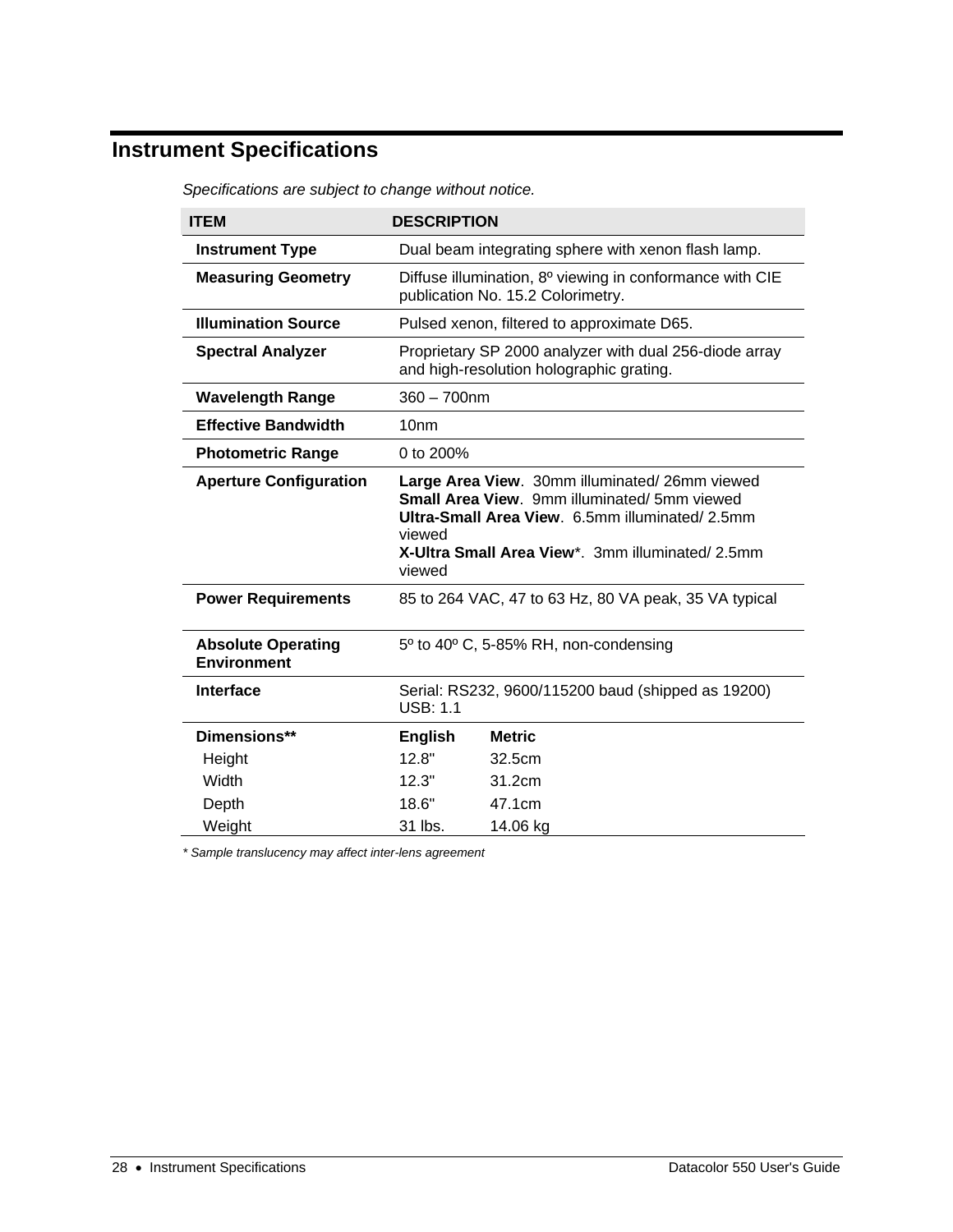## <span id="page-33-0"></span> **Optional Accessories**

Below is a list of the optional accessories:

| <b>Name</b>                                       | <b>Datacolor</b><br>Part# | <b>Description</b>                                                                        |
|---------------------------------------------------|---------------------------|-------------------------------------------------------------------------------------------|
| <b>Minivac Portable</b><br><b>Cleaning System</b> | 5400-0036                 | Used to clean dirt and dust from the<br>integrating sphere of the instrument.             |
| <b>Compression</b><br><b>Sample Holder</b>        | 1035-0191                 | Sample presentation device used to<br>measure loose powder, granulated<br>materials, etc. |
| <b>Textile Skein Holder</b>                       | 1035-0004                 | Used to achieve consistent<br>measurements of yarn skeins.                                |
| <b>Textile Sample</b><br><b>Holder-LAV</b>        | 1035-0188                 | Used to achieve consistent<br>measurement of textile samples                              |
| <b>Textile Sample</b><br>Holder-SAV               | 1035-0189                 | Used to achieve consistent<br>measurement of textile samples.                             |
| <b>Textile Sample</b><br><b>Holder--USAV</b>      | 1035-0190                 | Used to achieve consistent<br>measurement of textile samples.                             |
| <b>Carpet Tube</b><br>Holder-LAV                  | 1035-0185                 | Used to achieve consistent<br>measurement of carpet samples.                              |
| <b>Transmission Cell</b><br><b>Holder</b>         | 1035-0183                 | Used to measure the transmission of<br>transparent samples, both liquids and<br>solids.   |
| <b>Transmission Cell</b><br>(10mm)                | 2950-0004                 | Cell used with transmission sample<br>holder to measure liquid samples.                   |
| <b>Transmission Flow</b><br><b>Cell Package</b>   | 1035-0184                 | Device used to measure the<br>transmission of liquid materials in-<br>process.            |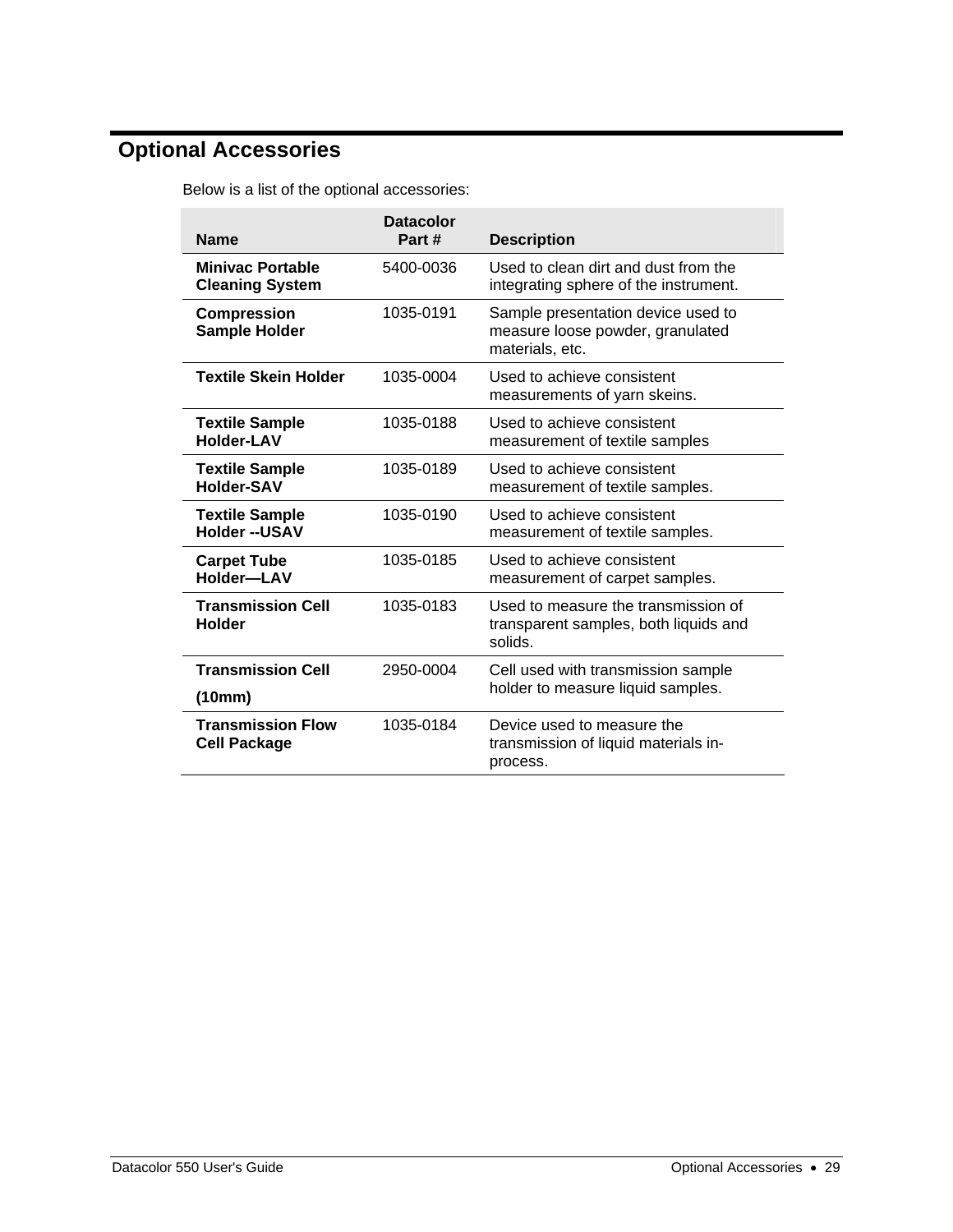### <span id="page-34-0"></span>**Miscellaneous Technical Information**

#### <span id="page-34-1"></span>**System Requirements for USB Connection**

Below are the software and firmware versions required to successfully connect a Datacolor instrument to a USB port.

| <b>Operating Systems</b>                                   | Windows 2000, Windows XP Pro                                                                                                                                                                                             |
|------------------------------------------------------------|--------------------------------------------------------------------------------------------------------------------------------------------------------------------------------------------------------------------------|
| <b>USB Firmware</b>                                        | 1.0.2.0                                                                                                                                                                                                                  |
| <b>Datacolor</b><br><b>Applications</b><br><b>Programs</b> | All support USB. However, if you have purchased a<br>Datacolor 550 to replace an instrument on an existing<br>system, you may need to update the instrument driver.<br>Contact Datacolor to obtain this software update. |

#### <span id="page-34-2"></span>**RS-232C Connector Pin Assignments**

| Pin # | <b>Purpose</b> | <b>Direction</b> |
|-------|----------------|------------------|
| 2     | Transmit data  | Out (to host)    |
| 3     | Receive data   | In (from host)   |
|       | Signal ground  |                  |
|       |                |                  |

#### **CAUTION**

(1) *DO NOT WIRE* to pins other than 2, 3, and 7.

(2) For all unused inputs, the default is active high.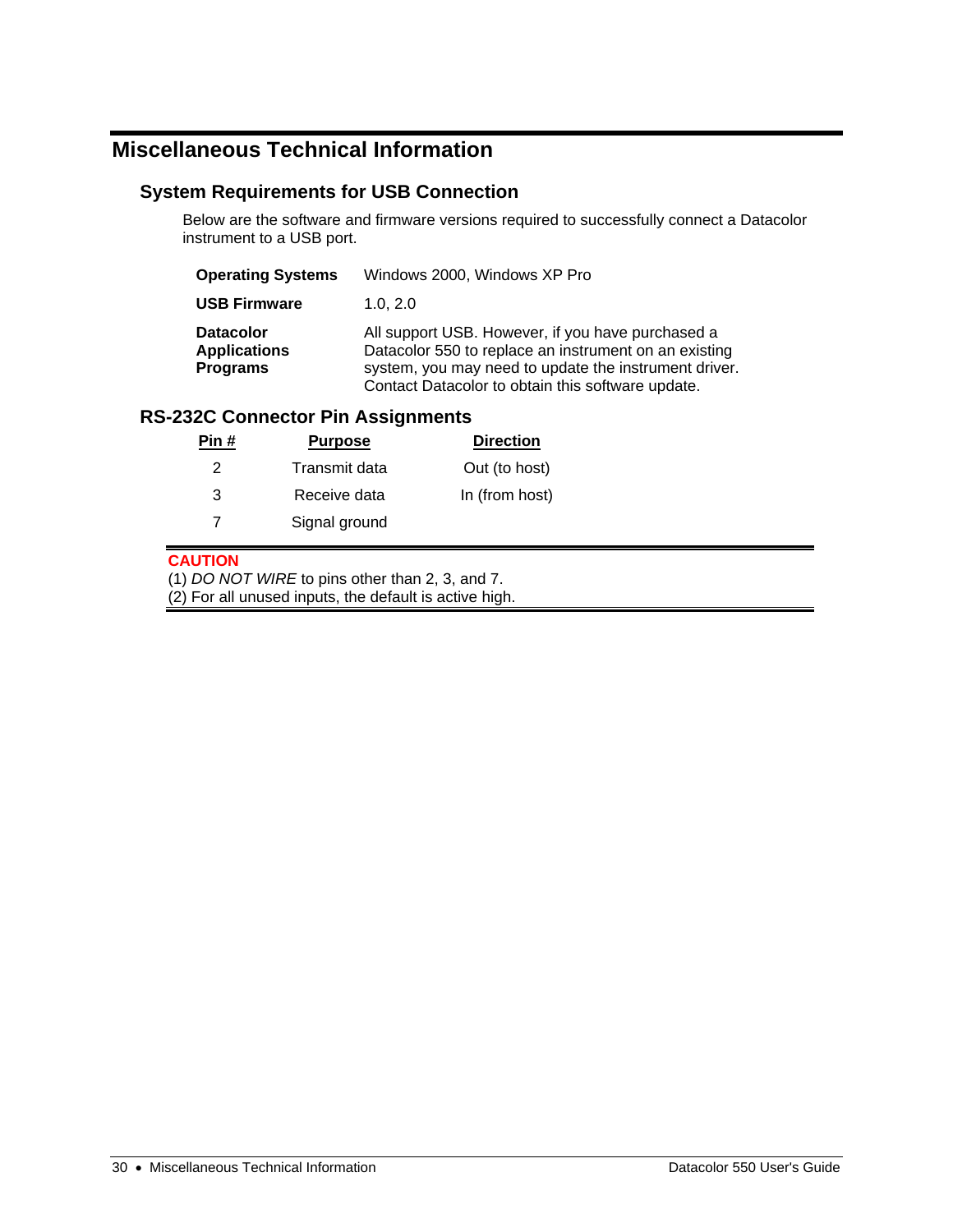### <span id="page-35-0"></span>**Compliance Statements**

#### <span id="page-35-1"></span>**FCC Compliance Statement**

#### **WARNING**

Changes or modifications to this unit not expressly approved by the party responsible for compliance could void the user's authority to operate the equipment.

This equipment has been tested and found to comply with the limits for a Class A digital device, pursuant to Part 15 of the FCC Rules. These limits are designed to provide reasonable protection against harmful interference when the equipment is operated in a commercial environment. This equipment generates, uses and can radiate radio frequency energy and, if not installed and used in accordance with this User's manual, may cause harmful interference to radio communications.

Operation of this equipment in a residential area is likely to cause harmful interference in which case the user will be required to correct the interference at his/her own expense.

This device complies with Part 15 of the FCC Rules. Operation is subject to the following conditions: (1) this device may not cause harmful interference, and (2) this device must accept any interference received, including interference that may cause undesired operation.

#### <span id="page-35-2"></span>**Canadian Compliance Statement**

#### **English**

This digital apparatus does not exceed the Class A limits for radio noise emissions from digital apparatus set out in the Radio Interference Regulations of the Canadian Department of Communications.

#### **Francais**

El present appareil numerique n'emet pas de bruits radioelectriques depassant les limites applicables aux appareils numeriques de la class A prescrites dans le Reglement sur le brouillage radioelectrique edicte par le ministere des Communications du Canada.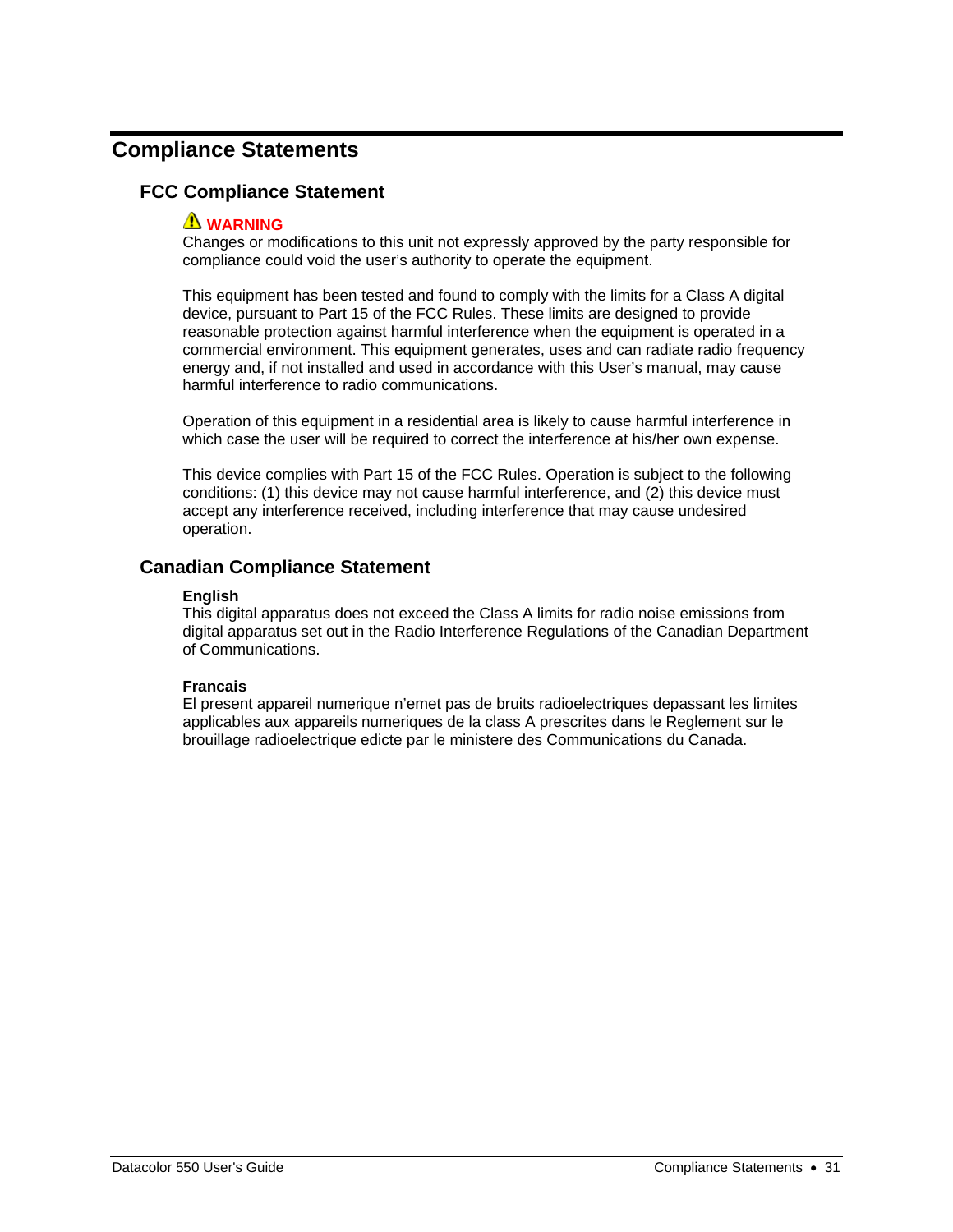*N O T E S*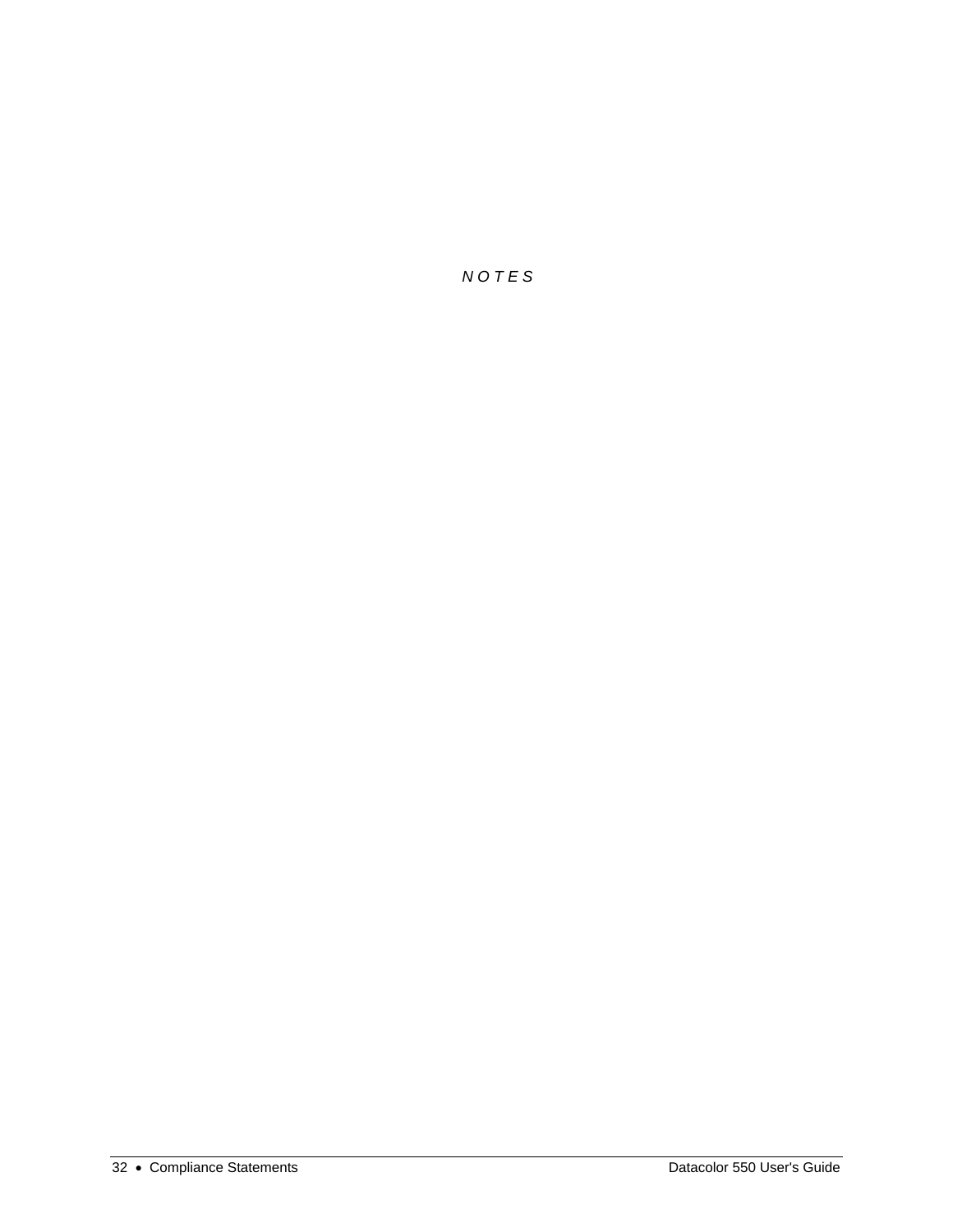## <span id="page-37-0"></span>**Index**

#### **A**

Absolute Operating Environment, 28 Accessories, 3, 4 Adjustable UV Filter Option, 2 Aperture *Configuration, 28 opening, 19 Optional Plates, 5*  Aperture Selection, 5

#### **B**

Black Trap, 3, 4, 15 *Cleaning, 25* 

### **C**

Cable Installation, 7, 9 Calibration diskette, 8 Calibration Tiles, 4 Cleaning Tiles, 24 Com Port Setting, 11 Compliance Statements, 31 Controls, 13

#### **D**

Driver Installation, 9

#### **E**

Effective Bandwidth, 3, 28 Electrical Requirements, 2 Environmental Requirements, 2

#### **F**

Feature Summary, 3

#### **G**

**H**

Green Tile, 3, 4

Handling Tiles, 24

Illumination Source, 28 Indicators, 13 Instrument *Cable Connection, 7 Calibration, 15 Maintenance, 23 Port Setting, 11 Type, 28*  Integrating sphere, 3 Interface, 28

#### **L**

**I**

Light source, 3

#### **M**

Measurement Geometry, 3 Measuring Geometry, 28 Minivac, 23, 29 Miscellaneous Technical Information, 30

#### **O**

Optical Block Diagram, 27 Optional Accessories, 29

#### **P**

Photometric Range, 28 power cable, 3 Power Cable, 7 Powering Up, 14

#### **R**

Reflectance Calibration, 15 Reflectance Measurements, 19 RS-232C Connector Pin Assignments, 30